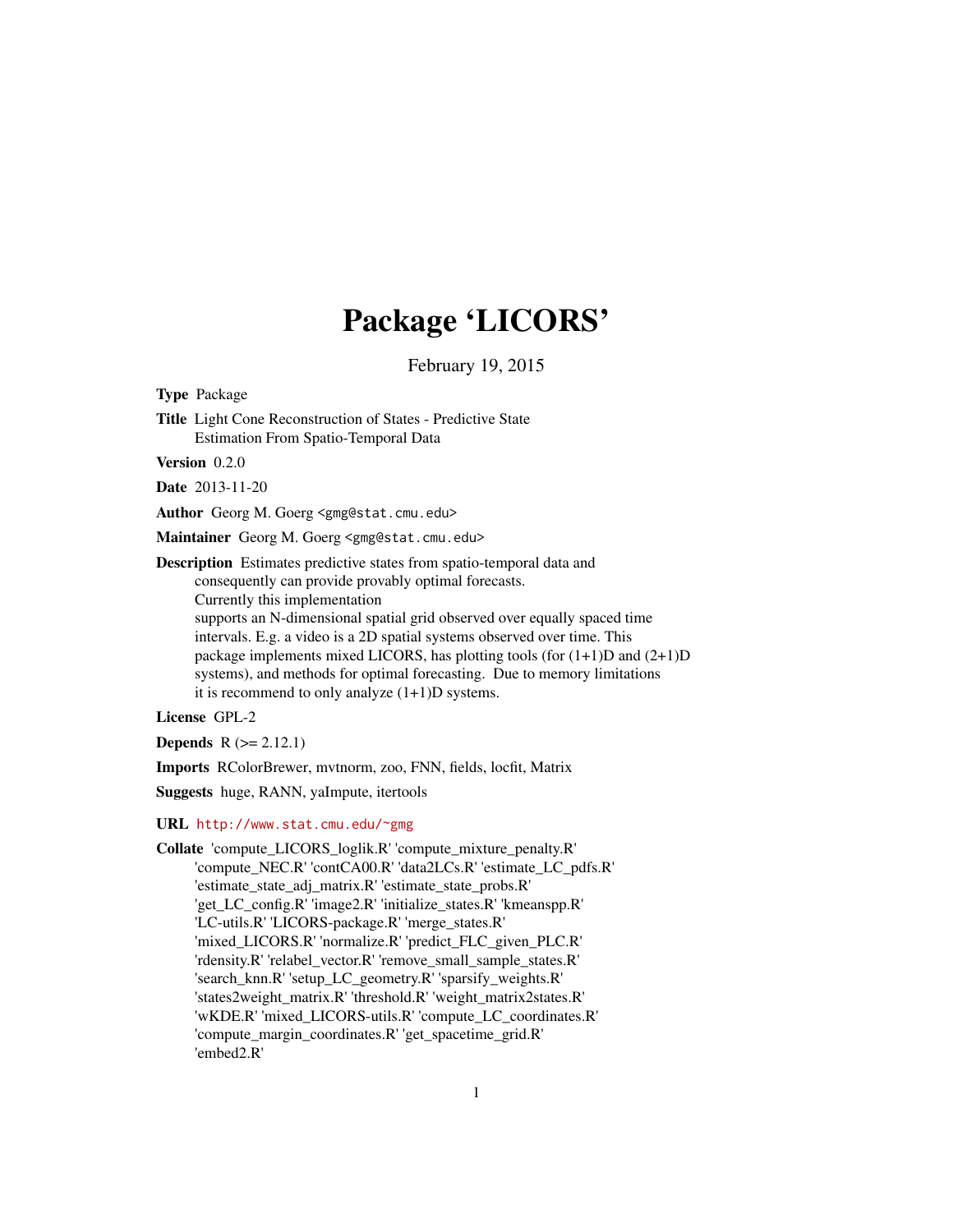NeedsCompilation no Repository CRAN Date/Publication 2013-11-26 07:39:36

## R topics documented:

| 3              |
|----------------|
| 5              |
| 6              |
| 6              |
| $\overline{7}$ |
| 8              |
| 8              |
| 9              |
| 11             |
| 11             |
| 13             |
| 14             |
| 15             |
| 16             |
| 17<br>$image2$ |
| 18             |
| 19             |
| 20             |
| 21             |
| 22             |
| 23             |
| 25             |
| 26             |
| 26             |
| 27             |
| 28             |
| 28             |
| 29             |
| 30             |
| 31             |
| 31             |
|                |
|                |
|                |

**Index** [34](#page-33-0)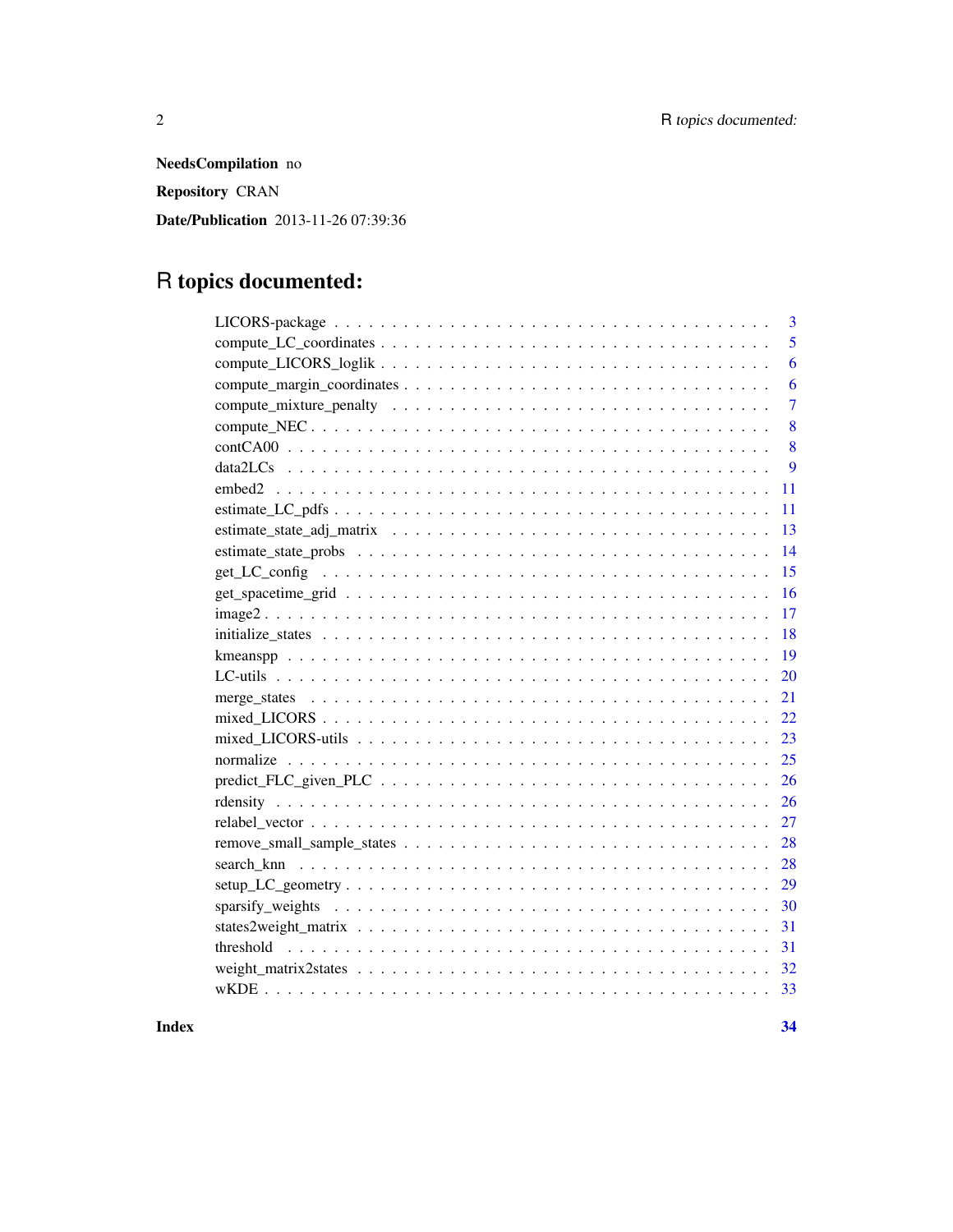<span id="page-2-0"></span>LICORS-package *Light Cone Reconstruction of States - Predictive State Estimation From Spatio-Temporal Data*

#### Description

A package for predictive state estimation from spatio-temporal data. The main function is [mixed\\_LICORS](#page-21-1), which implements an EM algorithm for predictive state recovery (see References).

This is an early release: some function names and arguments might/will (slightly) change in the future, so regularly check with new package updates.

#### Details on Methodology - Predictive State Model for Spatio-temporal Processes

*For details and additional references please consult Goerg and Shalizi (2012, 2013).*

Let  $\mathcal{D} = \{X(\mathbf{r},t) \mid \mathbf{r} \in \mathbf{S}, t = 1,\ldots,T\} = (X_1,\ldots,X_{\tilde{N}})$  be a sample from a spatio-temporal process, observed over an  $N$ -dimensional spatial grid  $S$  and for  $T$  time steps. We want to find a model that is optimal for forecasting a new  $X(s, u)$  given the data D. To do this we need to know

$$
P(X(\mathbf{s}, u) | \mathcal{D})
$$

In general this is too complicated/time-intensive since  $D$  is very high-dimensional. But we know that in any physical system, information can only propagate at a finite speed, and thus we can restrict the search for optimal predictors to a subset  $\ell^-(\mathbf{r}, t) \subset \mathcal{D}$ ; this is the **past light cone (PLC)** at  $(\mathbf{r}, t)$ . There exists a mapping  $\epsilon : \ell^- \to \mathcal{S}$ , where  $\mathcal{S} = \{s_1, \ldots, s_K\}$  is the predictive state space. This mapping is such that

$$
P(X_i \mid \ell_i^-) = P(X_i \mid s_j),
$$

where  $s_j = \epsilon(\ell_i)$  is the predictive state of PLC *i*. Furthermore, the future is independent of the past given the predictive state:

$$
P(X_i \mid \ell_i^-, s_j) = P(X_i \mid s_j).
$$

The likelihood of the joint process factorizes as a product of predictive conditional distributions

$$
P(X_1, ..., X_N) \propto \prod_{i=1}^{N} P(X_i | \ell_i^-) = \prod_{i=1}^{N} P(X_i | \epsilon(\ell_i^-)).
$$

Since  $s_j$  is unknown this can be seen as the complete data likelihood of a nonparametric finite mixture model over predictive states:

$$
P(X_1,\ldots,X_N) \propto \prod_{i=1}^N \sum_{j=1}^K \mathbf{1}(\epsilon(\ell_i^-) = s_j) \times P(X_i \mid s_j).
$$

This predictive state model is a provably optimal finite mixture model, where the "parameter"  $\epsilon$  is chosen to provide optimal forecasts.

The LICORS R package implements methods to estimate this optimal mapping  $\epsilon$ .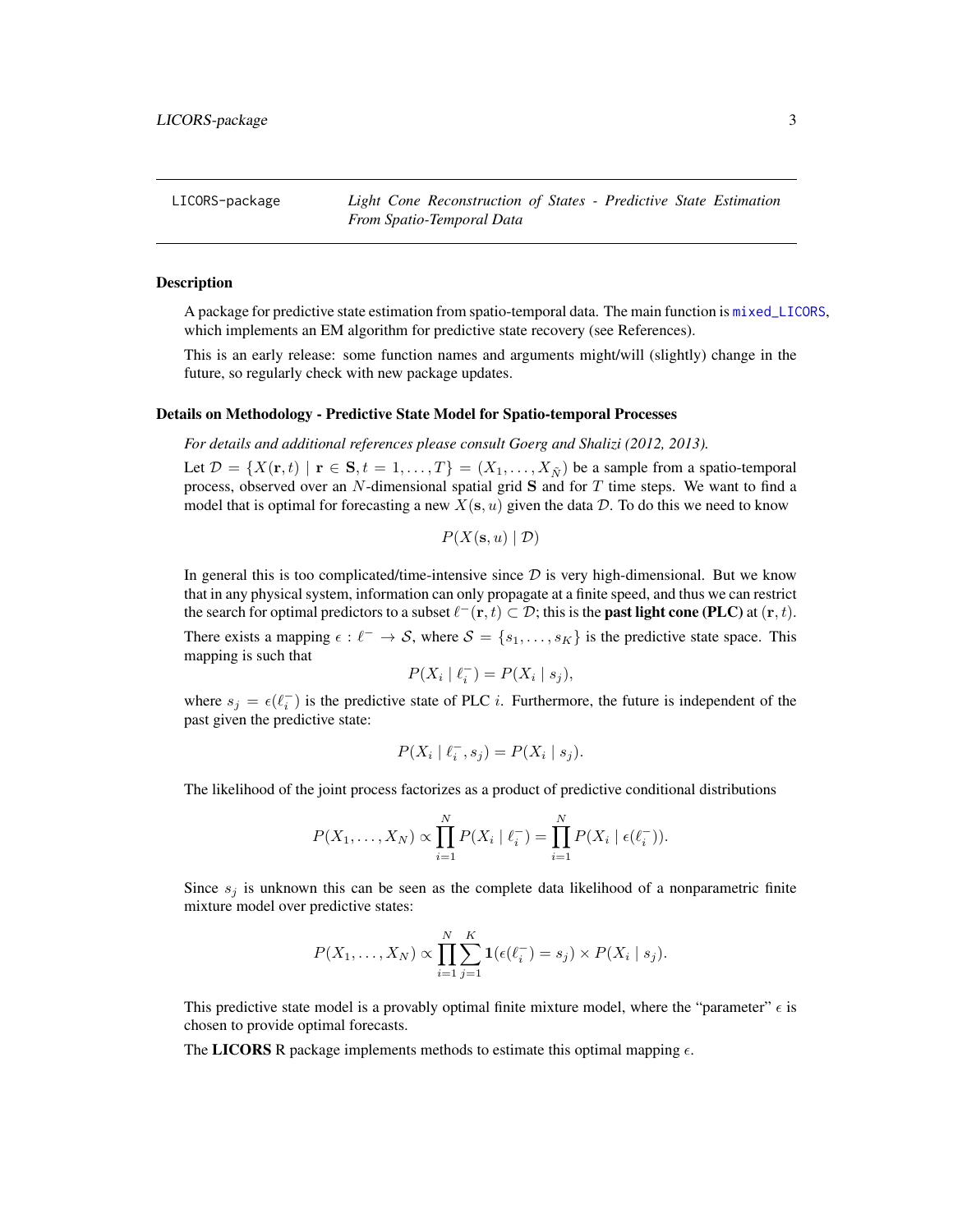#### <span id="page-3-0"></span>Acronyms and common function arguments

The R package uses a lot of acronyms and terminology from the References, which are provided here for the sake of clarity/easier function navigation:

LCs light cones

**PLC** past light cone; notation:  $\ell^-$ 

FLC future light cone; notation:  $\ell^+$ 

LICORS LIght COne Reconstruction of States

Many functions use these acryonyms as part of their name. Function arguments that repeat over and over again are:

weight.matrix an  $N \times K$  matrix, where N are the samples and K are the states. That is, each row contains a vector of length  $K$  that adds up to one (the mixture weights).

states a vector of length N with entry i being the label  $k = 1, ..., K$  of PLC i

#### Author(s)

Georg M. Goerg <gmg@stat.cmu.edu>

#### References

Goerg and Shalizi (2013), JMLR W\&CP 31:289-297. Also available at [arxiv.org/abs/1211.](arxiv.org/abs/1211.3760) [3760](arxiv.org/abs/1211.3760).

Goerg and Shalizi (2012). Available at <arxiv.org/abs/1206.2398>.

#### See Also

The main function in this package: [mixed\\_LICORS](#page-21-1)

```
## Not run:
# setup the light cone geometry
LC_geom <- setup_LC_geometry(speed = 1, horizon = list(PLC = 2, FLC = 0),
    shape = "cone")# load the field
data(contCA00)
# get LC configurations from field
contCA_LCs <- data2LCs(contCA00$observed, LC.coordinates = LC_geom$coordinates)
# run mixed LICORS
mod <- mixed_LICORS(contCA_LCs, num.states_start = 10, initialization = "KmeansPLC",
    max\_iter = 20plot(mod)
## End(Not run)
```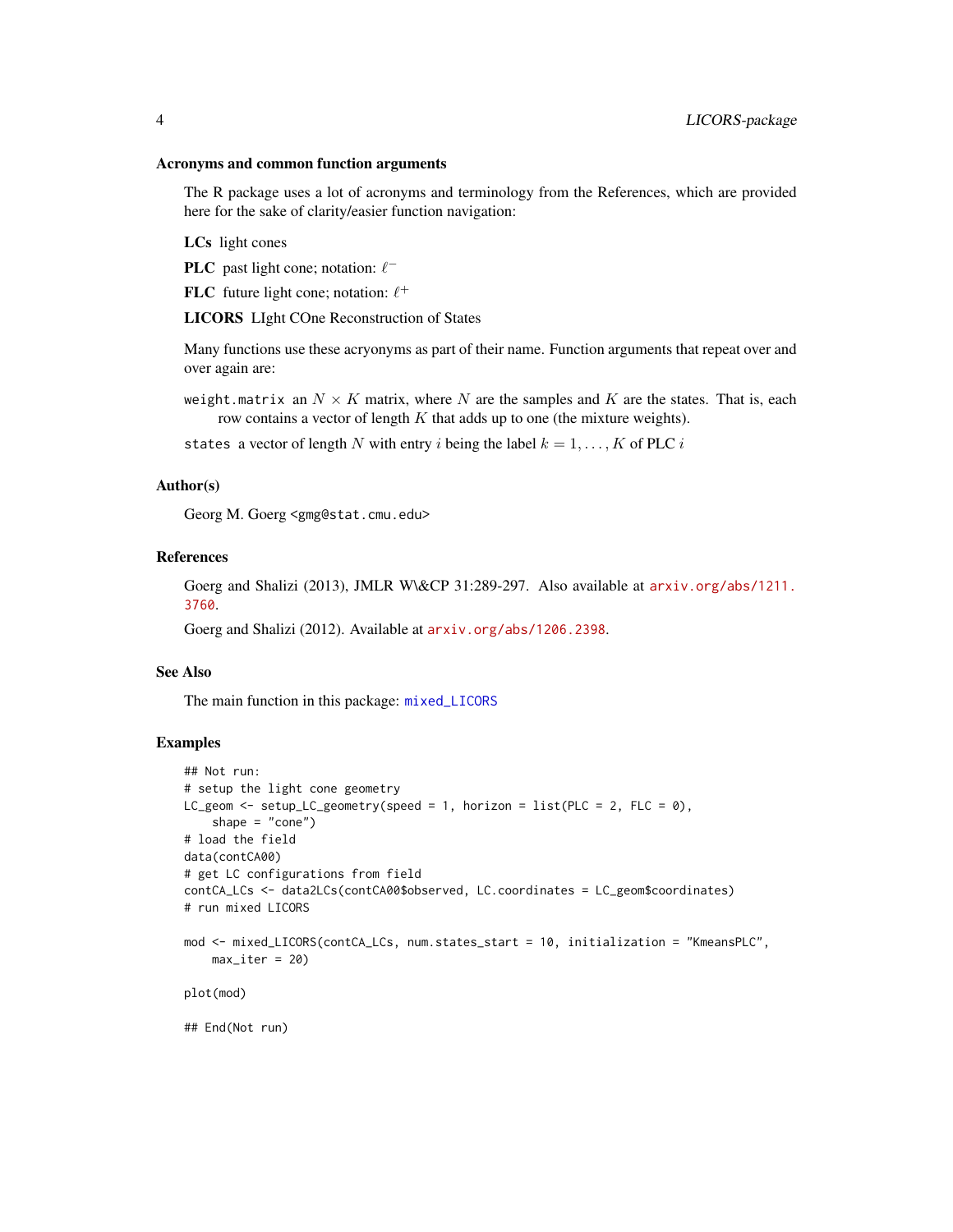<span id="page-4-1"></span><span id="page-4-0"></span>compute\_LC\_coordinates

*Computes coordinates of PLC and FLC relative to origin*

## Description

Computes the space-time coordinates of PLC and FLC given control settings relative to the origin  $(\mathbf{r}, t) = (\mathbf{0}, 0).$ 

Since these coordinates do not change for different space-time positions, they can be computed once before getting the LC configurations for the entire field and then used in each call by array maskexing in [get\\_LC\\_config](#page-14-1).

#### Usage

```
compute\_LC\_coordinates(horizon = 1, speed = 1, space.dim = 1, type = c("PLC", "FLC"),shape = c("cone", "tube", "revcone"))
```
## Arguments

| horizon   | integer; horizon for the PLC or FLC                |  |
|-----------|----------------------------------------------------|--|
| speed     | speed of propagation                               |  |
| space.dim | maximum value                                      |  |
| type      | "PLC" or "FLC"                                     |  |
| shape     | shape of light cone: 'cone', 'tube', or 'revcone'. |  |

#### See Also

[get\\_LC\\_config](#page-14-1) [setup\\_LC\\_geometry](#page-28-1) [summary.LC](#page-19-1) [plot.LC](#page-19-1)

```
plot(compute_LC_coordinates(speed = 1, horizon = 4), x \lim = c(-4, 2), pch = "-",
   cex = 2, col = 2, xlab = "Time", ylab = "Space")points(compute_LC_coordinates(speed = 1, horizon = 2, type = "FLC"), pch = "+", cex = 2,
   col = "blue")plot(compute_LC_coordinates(speed = 1, horizon = 4, shape = "tube", type = "FLC"))
plot(compute_LC_coordinates(speed = 1, horizon = 4, shape = "revcone", type = "PLC"))
```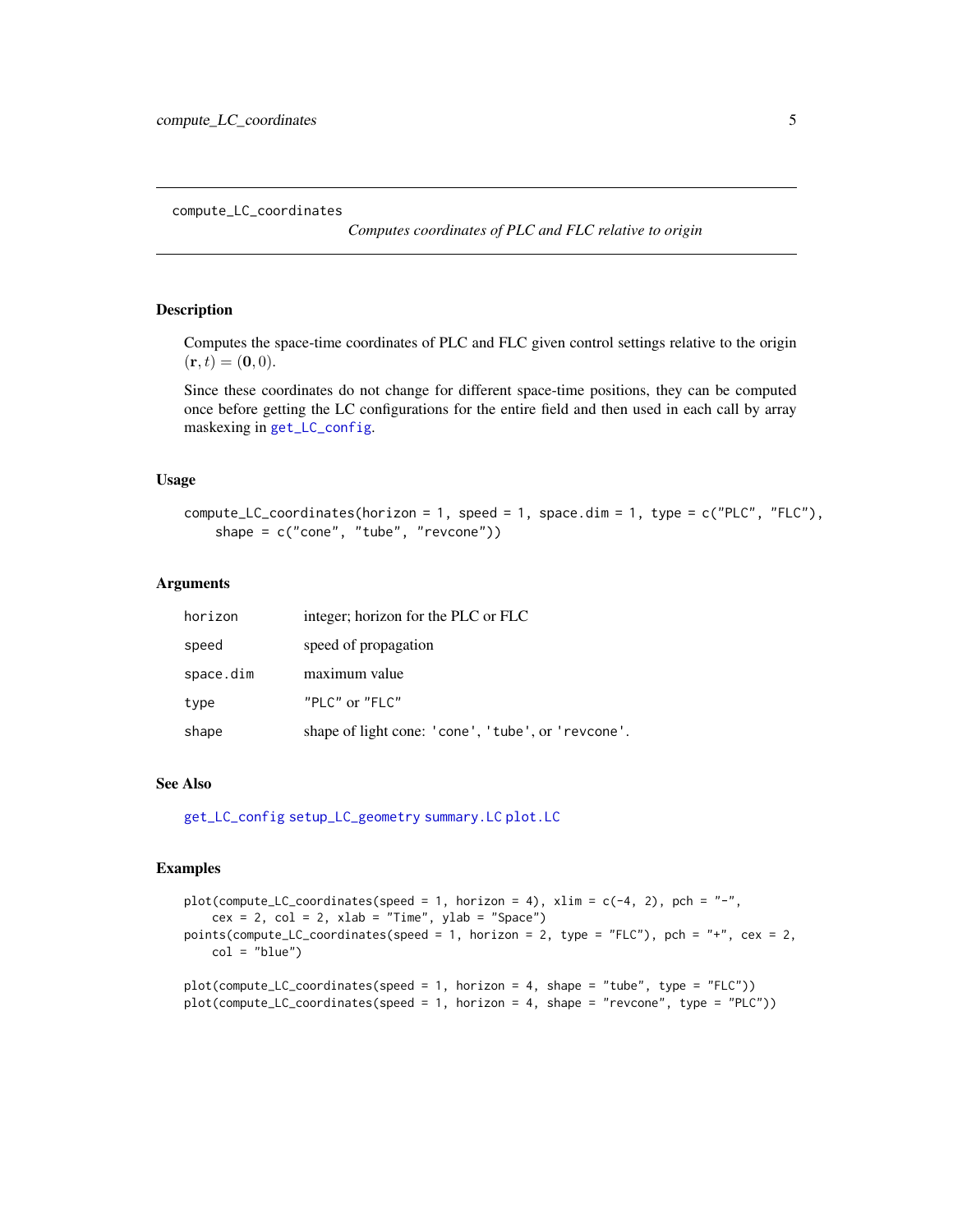<span id="page-5-1"></span><span id="page-5-0"></span>compute\_LICORS\_loglik *Log-likelihood of LICORS model*

## Description

Computes the *average* log-likelihood  $\frac{1}{N}\ell(\mathbf{W}; \mathcal{D})$  as a function of the weight matrix **W** and the predictive state distributions  $P(X = x \mid S = s_i) \approx P(X = x \mid \mathbf{W}_i)$  for all  $j = 1, ..., K$ . See References.

## Usage

```
compute_LICORS_loglik(weight.matrix, pdfs.FLC, lambda = 0, penalty = "entropy", q = 2,
   base = exp(1))
```
#### Arguments

| weight.matrix | $N \times K$ weight matrix                                                                                                                                                                     |
|---------------|------------------------------------------------------------------------------------------------------------------------------------------------------------------------------------------------|
| pdfs.FLC      | an $N \times K$ matrix containing the estimates of all K FLC densities evaluated at<br>all $N$ sample FLCs.                                                                                    |
| lambda        | regularization parameter. Default: lambda=0 (penalty and q will be ignored in<br>this case).                                                                                                   |
| penalty       | type of penalty: c("entropy", "1-Lq", "lognorm"). Default: "entropy"                                                                                                                           |
| base          | logarithm base for the "entropy" penalty. Default: base = $2$ . Any other real<br>number is allowed; if base = "num.states" then it will internally assign it<br>$base = ncol(weight.matrix).$ |
| q             | exponent for $L_q$ norm.                                                                                                                                                                       |
|               |                                                                                                                                                                                                |

compute\_margin\_coordinates

*Get LC configuration from a (N+1)D field*

#### Description

compute\_margin\_coordinates computes the coordinates (boundary) of the margin of the field.

## Usage

compute\_margin\_coordinates(dim, LC.coordinates)

#### Arguments

dim a vector with the dimensions of the field (time, space1, space2, ..., spaceN) LC.coordinates template of the LC coordinates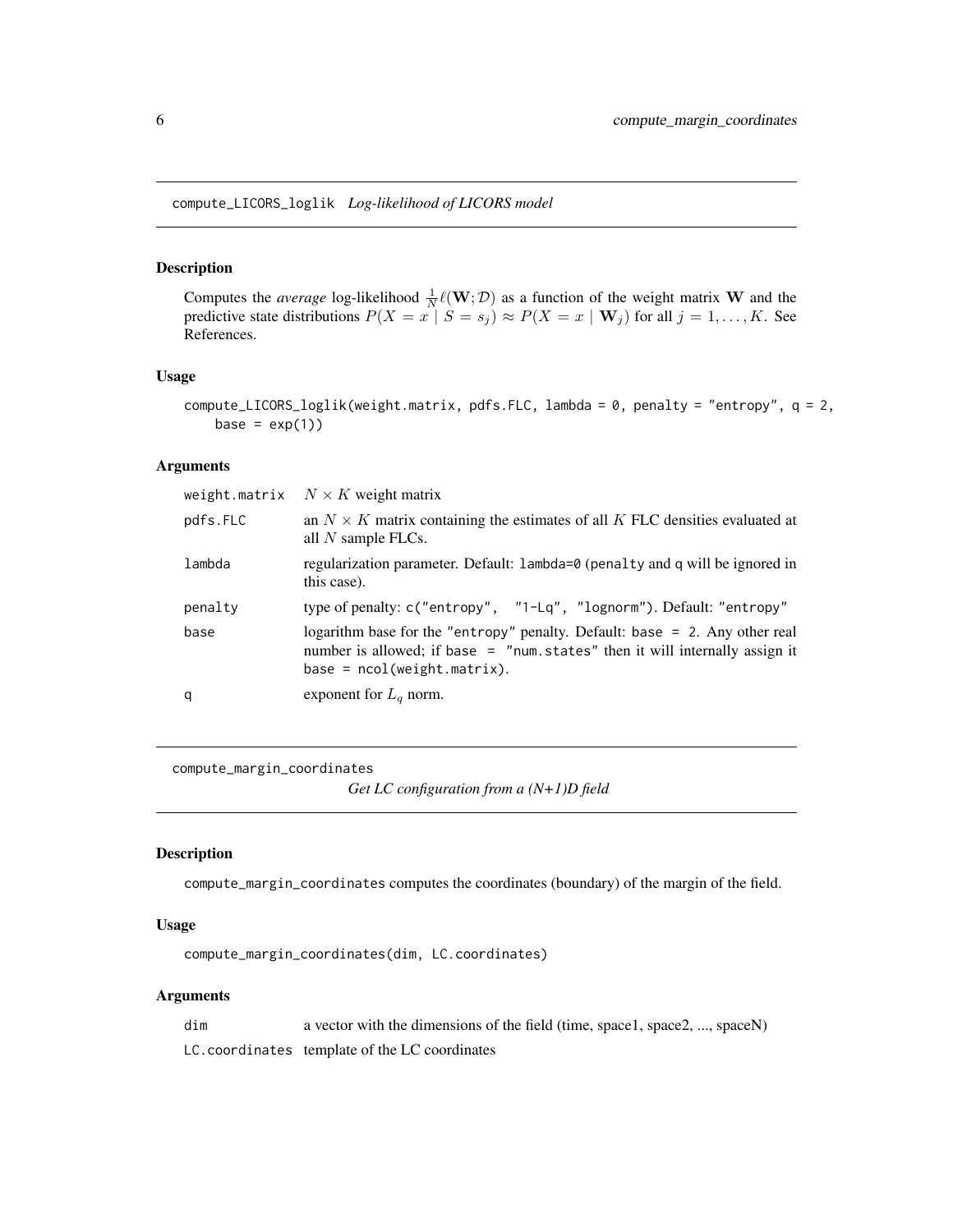## <span id="page-6-0"></span>See Also

[compute\\_LC\\_coordinates](#page-4-1)

#### Examples

```
LC\_geom \leftarrow setup\_LC\_geometry(speed = 1, horizon = list(PLC = 3, FLC = 0), shape = "cone")
```
data(contCA00)

aa <- compute\_margin\_coordinates(dim(contCA00\$observed), LC\_geom\$coordinates) aa

<span id="page-6-1"></span>compute\_mixture\_penalty

*Penalty of mixture weights*

#### Description

Computes the penalty  $\Omega(W)$  of the weight matrix (or vector) for a mixture model.

## Usage

```
compute_mixture_penalty(weigh.matrix, type = c("entropy", "Lq", "lognorm", "MDL"),
   q = 2, row.average = TRUE, base = 2)
```
## Arguments

| weigh.matrix | $N \times K$ weight matrix                                                                                                                                                                  |
|--------------|---------------------------------------------------------------------------------------------------------------------------------------------------------------------------------------------|
| type         | type of penalty: c("entropy", "1-Lq", "lognorm"). Default: "entropy"                                                                                                                        |
| q            | exponent for $L_a$ norm.                                                                                                                                                                    |
| row.average  | logical; if TRUE (default) then an average penalty over all rows will be returned<br>(one single number); if FALSE a vector of length $N$ will be returned.                                 |
| base         | logarithm base for the "entropy" penalty. Default: base = 2. Any other real<br>number is allowed; if base = "num.states" then it will internally assign it<br>$base = ncol(weight.matrix).$ |

## See Also

[compute\\_LICORS\\_loglik](#page-5-1) [compute\\_NEC](#page-7-1)

```
WW <- matrix(c(rexp(10, 1/10), runif(10), 1/10), ncol = 3, byrow = FALSE)
WW[1, 1] < -0WW <- normalize(WW)
compute_mixture_penalty(WW, row.average = FALSE)
compute_mixture_penalty(WW, row.average = TRUE) # default: average penalty
```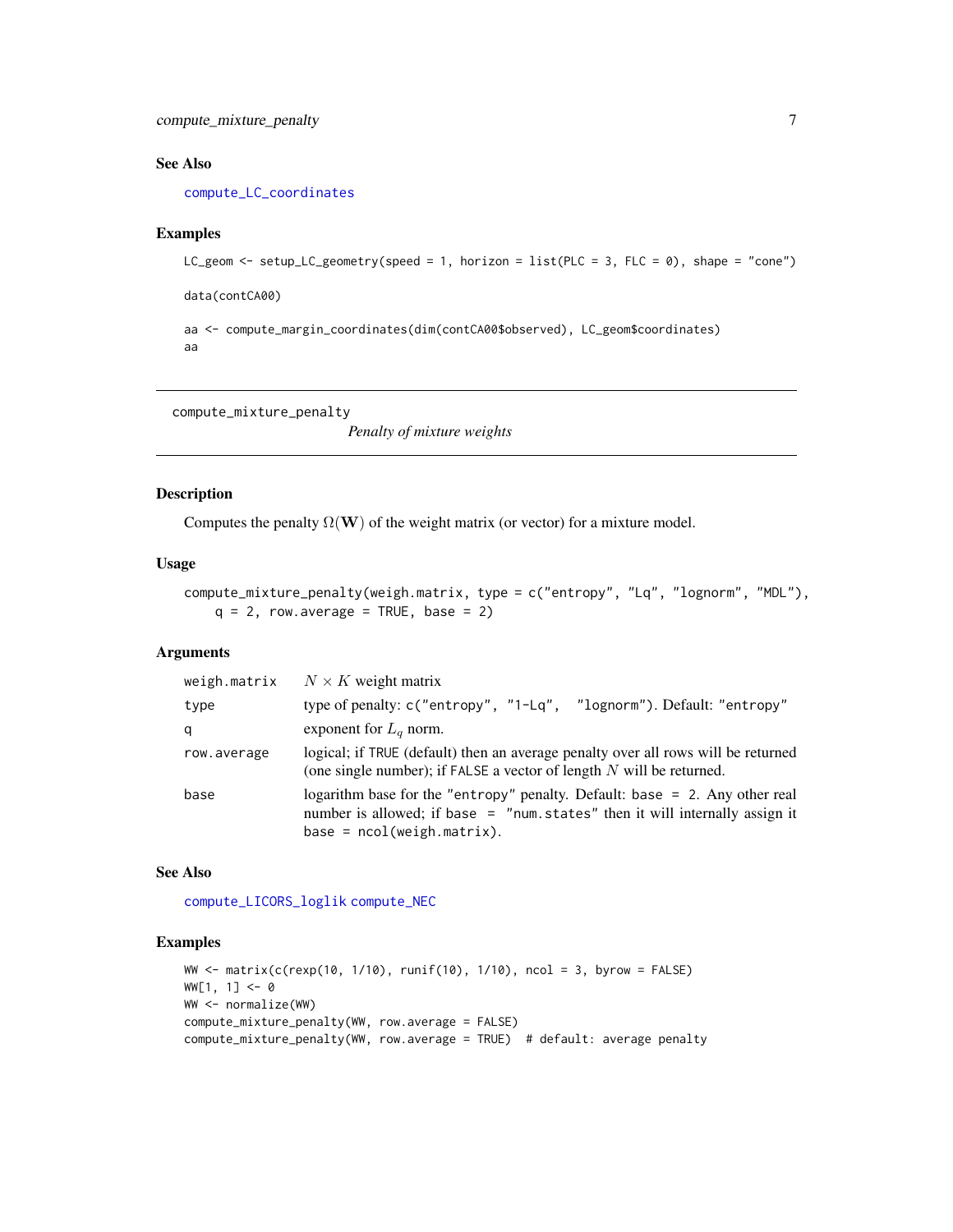<span id="page-7-1"></span><span id="page-7-0"></span>

## Description

Computes the negative entropy criterion (NEC) to assess the number of clusters in a mixture model. See References for details.

## Usage

```
compute_NEC(weight.matrix, loglik.1 = NULL, loglik.k = NULL)
```
## Arguments

|          | weight.matrix $N \times K$ weight matrix          |
|----------|---------------------------------------------------|
| loglik.1 | baseline log-likelihood for $K = 1$ cluster model |
| loglik.k | $log-likelihood$ for K cluster model              |

## References

Christophe Biernacki, Gilles Celeux, and G\'erand Govaert(1999). "An improvement of the NEC criterion for assessing the number of clusters in a mixture model". Non-Linear Anal. 20, 3, 267- 272.

#### See Also

[compute\\_mixture\\_penalty](#page-6-1)

## Examples

```
WW \le matrix(c(rexp(10, 1/10), runif(10)), ncol = 5, byrow = FALSE)
WW <- normalize(WW)
compute_NEC(WW, -2, -1)
```
contCA00 *Simulated 7 state (1+1)D field*

## Description

Simulated 7 state (1+1)D field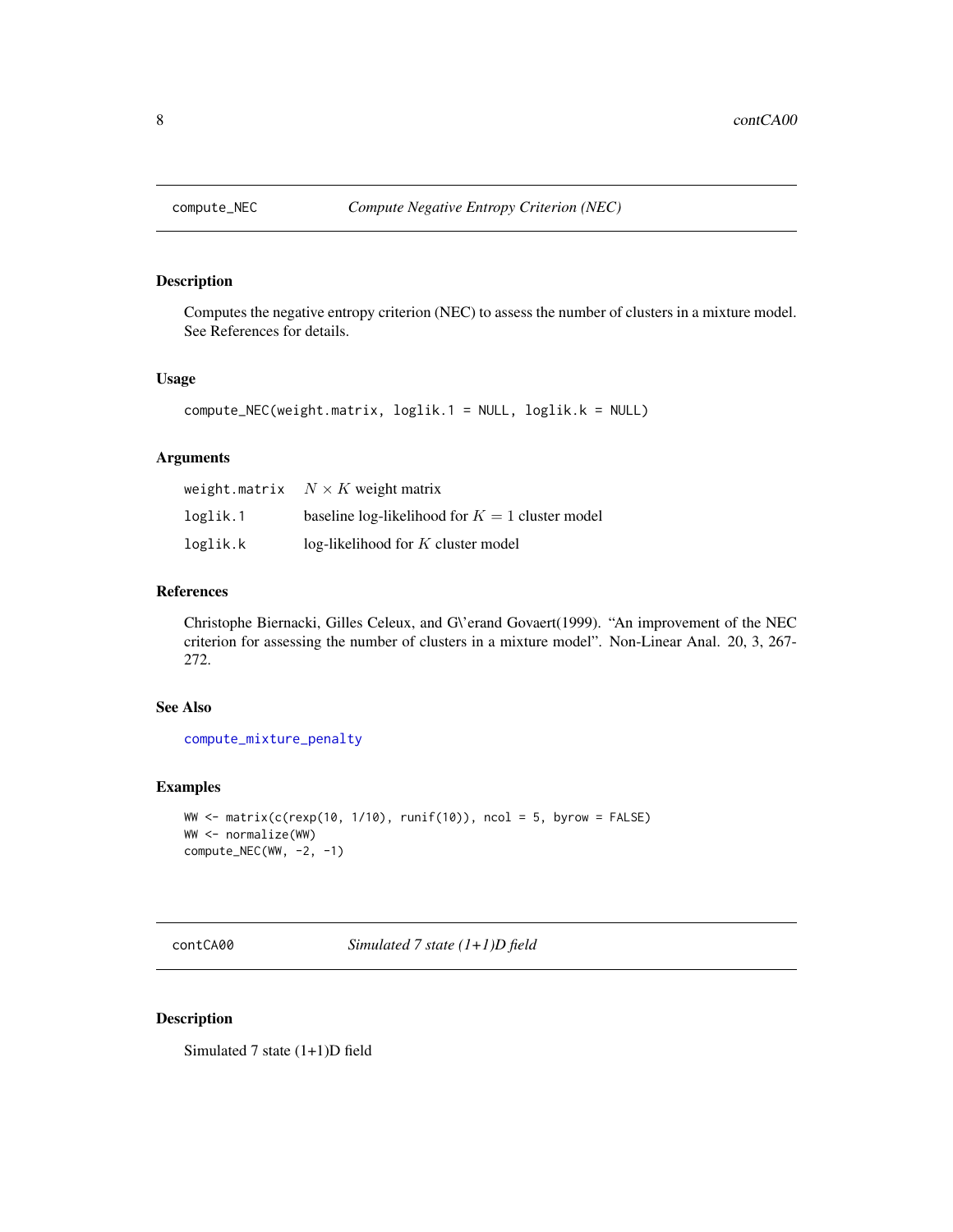#### <span id="page-8-0"></span>data2LCs 9

## Format

Contains the running example dataset used in hard LICORS & mixed LICORS.

A list with three  $(1 + 1)D$  fields, each one extending over  $N = 100$  pixels in space, and  $T = 200$ over time:

- observed
- states
- predictive\_states

#### References

<arxiv.org/abs/1206.2398>

## Examples

```
# set original par parameters
op <- par(no.readonly = TRUE)
data(contCA00)
par(mfrow = c(2, 2), mar = c(3, 3, 2, 1))for (ii in 1:3) {
    image2(contCA00[[ii]], legend = FALSE, col = "RdBu", main = attr(summary(contCA00),
        "dimnames")[[1]][ii])
   mtext("Time", 1, 1)
    mtext("Space", 2, 1)
}
par(op)
## Not run:
LC_geom <- setup_LC_geometry(speed = 1, horizon = list(PLC = 2, FLC = 0),
    shape = "cone")bb <- data2LCs(contCA00$observed, LC.coordinates = LC_geom$coordinates)
image2(bb$PLC)
image2(cor(bb$PLC), zlim = c(-1, 1), col = "RdBu")mod_kk <- kmeanspp(bb$PLC, k = 10)
plot(bb$FLC, col = mod_kk$cluster, pch = ".", cex = 3)
ff <- estimate_LC_pdfs(bb$FLC, states = mod_kk$cluster, method = "nonparametric")
matplot(bb$FLC, ff, pch = ".". cex = 2)
## End(Not run)
```
<span id="page-8-1"></span>data2LCs *Iterate over (N+1)D field and get all LC configurations*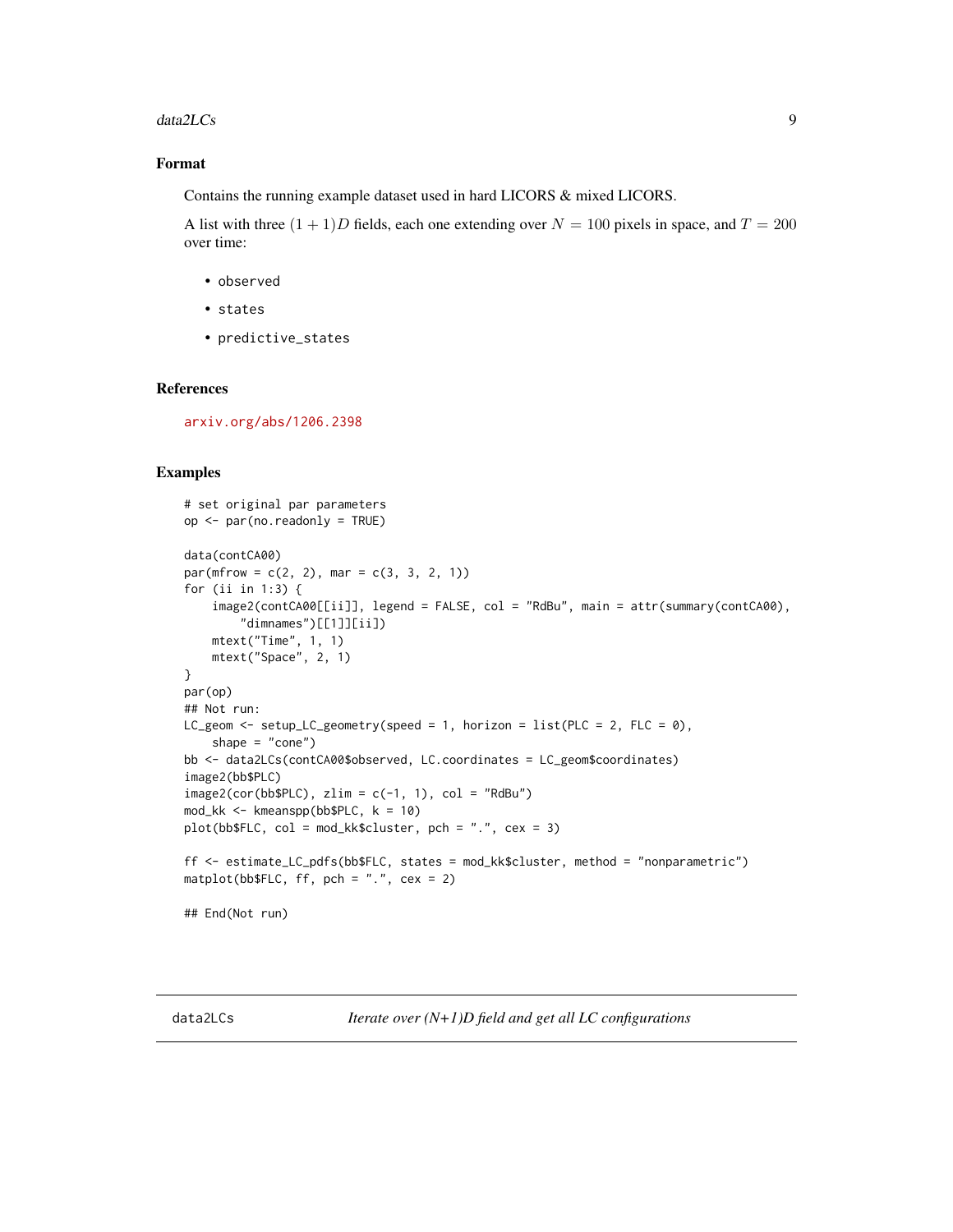#### <span id="page-9-0"></span>Description

data2LCs gets all PLC or FLC configuration from a  $(N + 1)D$  field given the LC template. The shape and dimension of this LC template depends on coordinates passed on by [setup\\_LC\\_geometry](#page-28-1).

#### User-defined LC template:

Since data2LCs passes the LC.coordinates array to [get\\_LC\\_config](#page-14-1) to iterate over the entire dataset, this functional programming approach allows user-defined light cone shapes (independent of the shapes implemented by [setup\\_LC\\_geometry](#page-28-1)).

Just replace the \$coordinates from the "LC" class with a user-specified LC template.

#### Usage

```
data2LCs(field, LC.coordinates = list(PLC = NULL, FLC = NULL))
```
## Arguments

| field | spatio-temporal field; either a matrix or a 3-dimensional array with time t as<br>the first dimension, and the spatial coordinates as subsequent dimensions. Make<br>sure to check compute_LC_coordinates for correct formatting. |
|-------|-----------------------------------------------------------------------------------------------------------------------------------------------------------------------------------------------------------------------------------|
|       | LC. coordinates coordinates for LC shape and dimension (usually the \$coordinates value from<br>the "LC" class; but also user-defined coordinates are possible here).                                                             |

## See Also

[compute\\_LC\\_coordinates](#page-4-1), [setup\\_LC\\_geometry](#page-28-1)

```
set.seed(1)
AA \leq matrix(rnorm(200), ncol = 10)
LC_geom <- setup_LC_geometry(speed = 1, horizon = list(PLC = 2, FLC = 0), shape = "cone")
bb <- data2LCs(t(AA), LC.coordinates = LC_geom$coordinates)
image2(bb$PLC)
plot(density(bb$FLC))
# a time series example
data(nottem)
xx <- nottem
LC_geom <- setup_LC_geometry(speed = 1, horizon = list(PLC = 24, FLC = 3), space.dim = 0)
bb <- data2LCs(xx, LC.coordinates = LC_geom$coordinates)
image2(bb$PLC)
plot(density(bb$FLC))
```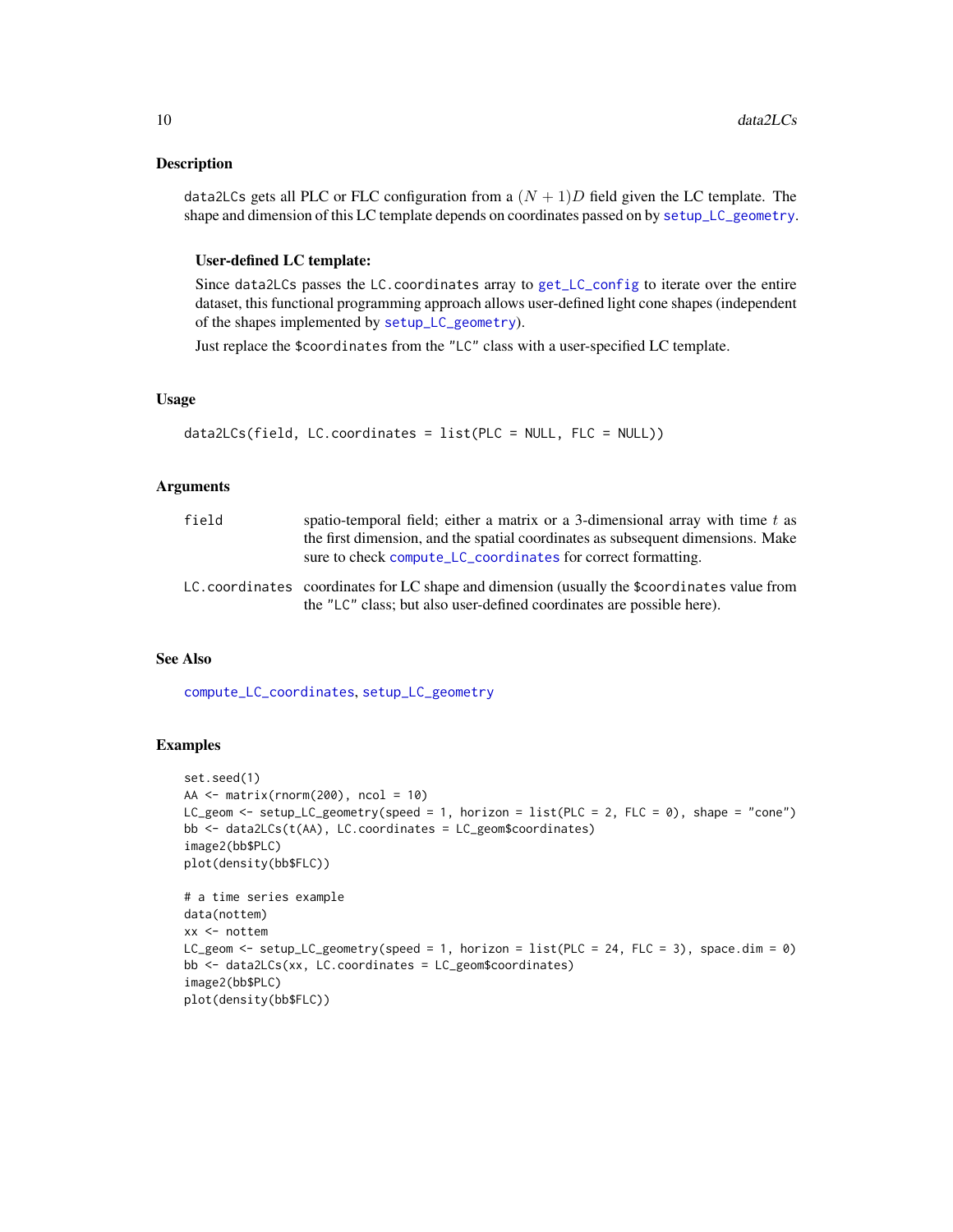<span id="page-10-0"></span>

#### Description

Improved version of the [embed](#page-0-0) function in the stats package. First it allows embeddings in past and future observation space (backward and forward shift). Secondly, it adds 'NA' to the beginning (or end) of the embedding matrix, depending on the dimension of the embedding. Optionally, they can be removed.

## Usage

 $embed2(x, max.lang = 1, na omit = FALSE)$ 

## Arguments

| <b>X</b> | a numeric vector, matrix, or time series.                                                                                                                                                                                                                                                                                                                         |
|----------|-------------------------------------------------------------------------------------------------------------------------------------------------------------------------------------------------------------------------------------------------------------------------------------------------------------------------------------------------------------------|
| max.lag  | a scalar representing the embedding dimension in past or future. Note that con-<br>trary to 'dimension = 1' in embed, here 'max.lag = 1' will return a 2 column<br>matrix (0 lag, 1 lag), and not just a 1 column matrix. Similarly, for negative<br>shift; e.g., 'max.lag = -2' returns 3 column matrix with $(0 \text{ lag}, -1 \text{ lag}, -2 \text{ lag})$ . |
| na.omit  | logical; if TRUE, it removes NA values automatically from embedded matrix.                                                                                                                                                                                                                                                                                        |
|          |                                                                                                                                                                                                                                                                                                                                                                   |

#### See Also

[embed](#page-0-0)

## Examples

```
data(nottem)
aa <- embed2(nottem, 12)
```
<span id="page-10-1"></span>estimate\_LC\_pdfs *Estimate PLC/FLC distributions for all states*

#### <span id="page-10-2"></span>Description

[estimate\\_LC\\_pdfs](#page-10-1) estimates the PLC and FLC distributions for each state  $k = 1, \ldots, K$ . It iteratively applies [estimate\\_LC.pdf.state](#page-10-2).

[estimate\\_LC.pdf.state](#page-10-2) estimates the PLC and FLC distributions using weighted maximum likelihood ([cov.wt](#page-0-0)) and nonparametric kernel density estimation ([wKDE](#page-32-1)) for one (!) state.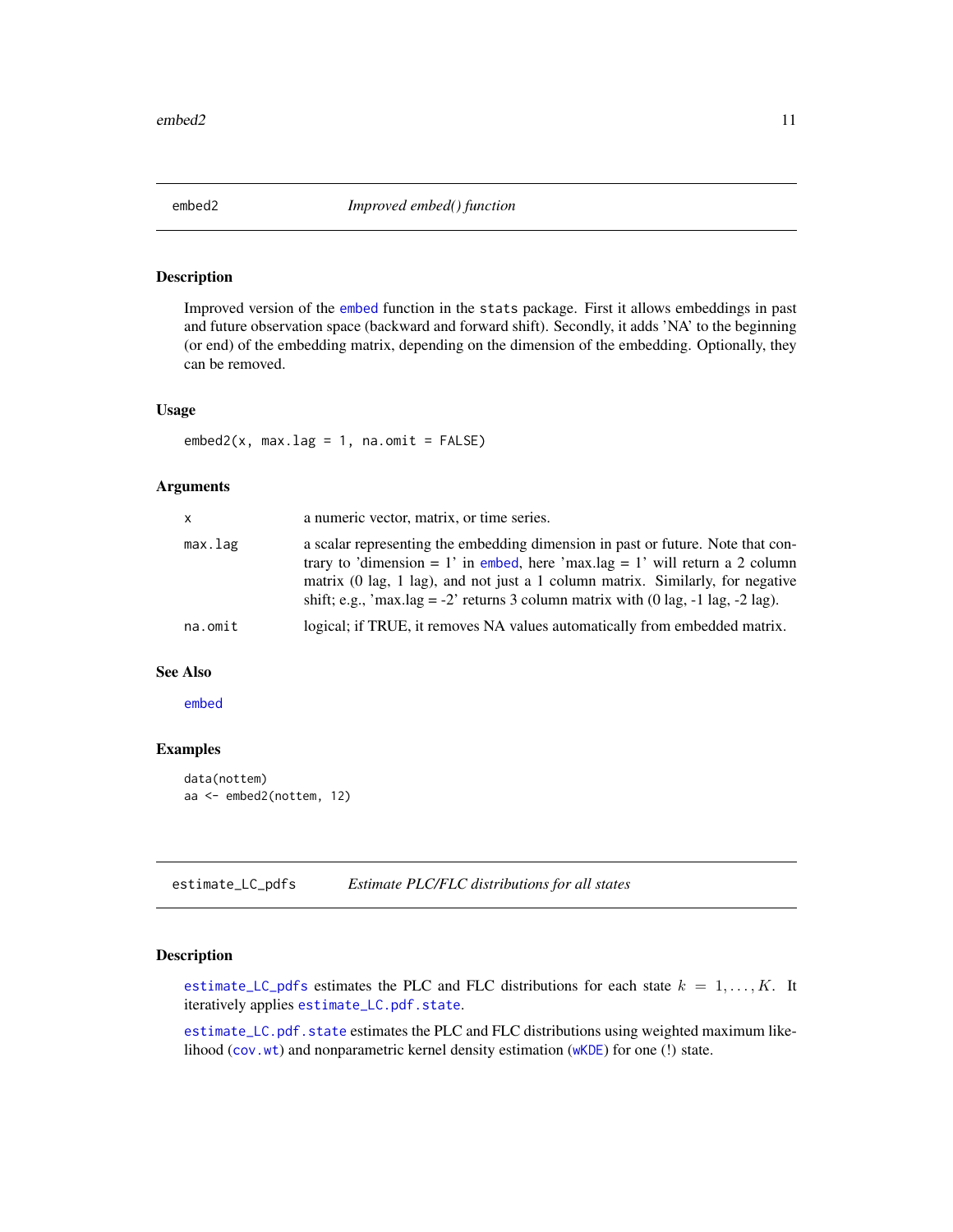```
estimate_LC_pdfs(LCs, weight.matrix = NULL, method = c("nonparametric", "normal",
    "huge"), eval.LCs = NULL)
```

```
estimate_LC_pdf_state(state, states = NULL, weights = NULL, LCs = NULL, eval.LCs = NULL,
   method = c("nonparametric", "normal", "huge"))
```
## Arguments

| <b>LCs</b>    | matrix of PLCs/FLCs. This matrix has N rows and $n_p$ or $n_f$ columns (depend-<br>ing on the PLC/FLC dimensionality)                                                                                                                                                                                      |
|---------------|------------------------------------------------------------------------------------------------------------------------------------------------------------------------------------------------------------------------------------------------------------------------------------------------------------|
| weight.matrix | $N \times K$ weight matrix                                                                                                                                                                                                                                                                                 |
| states        | vector of length N with entry i being the label $k = 1, , K$ of PLC i                                                                                                                                                                                                                                      |
| method        | type of estimation: either a (multivariate) Normal distribution ("normal") or<br>nonparametric with a kernel density estimator (method = "nonparametric").<br>For multivariate distributions (as usual for PLCs) only 'normal' should be used<br>due to computational efficiency and statistical accuracy. |
| eval.LCs      | on what LCs should the estimate be evaluated? If NULL then densities will be<br>evaluated on the training data LCs                                                                                                                                                                                         |
| state         | integer; which state-conditional density should be estimated                                                                                                                                                                                                                                               |
| weights       | weights of the samples. Either a i) length $N$ vector with the weights for each<br>observation; ii) $N \times K$ matrix, where the state column of that matrix is used<br>as a weight-vector.                                                                                                              |

#### Value

[estimate\\_LC\\_pdfs](#page-10-1) returns an  $N \times K$  matrix.

[estimate\\_LC.pdf.state](#page-10-2) returns a vector of length  $N$  with the state-conditional density evaluated at eval.LCs.

```
set.seed(10)
WW <- matrix(runif(10000), ncol = 10)
WW <- normalize(WW)
temp_flcs <- cbind(sort(rnorm(nrow(WW))))
temp_flc_pdfs <- estimate_LC_pdfs(temp_flcs, WW)
matplot(temp_flcs, temp_flc_pdfs, col = 1:ncol(WW), type = "l", xlab = "FLCs",
   ylab = "pdf", lty = 1)
###################### one state only ###
temp_flcs <- temp_flcs[order(temp_flcs)]
temp_flc_pdf <- estimate_LC_pdf_state(state = 3, LCs = temp_flcs, weights = WW)
plot(temp_flcs, temp_flc_pdf, type = "l", xlab = "FLC", ylab = "pdf")
```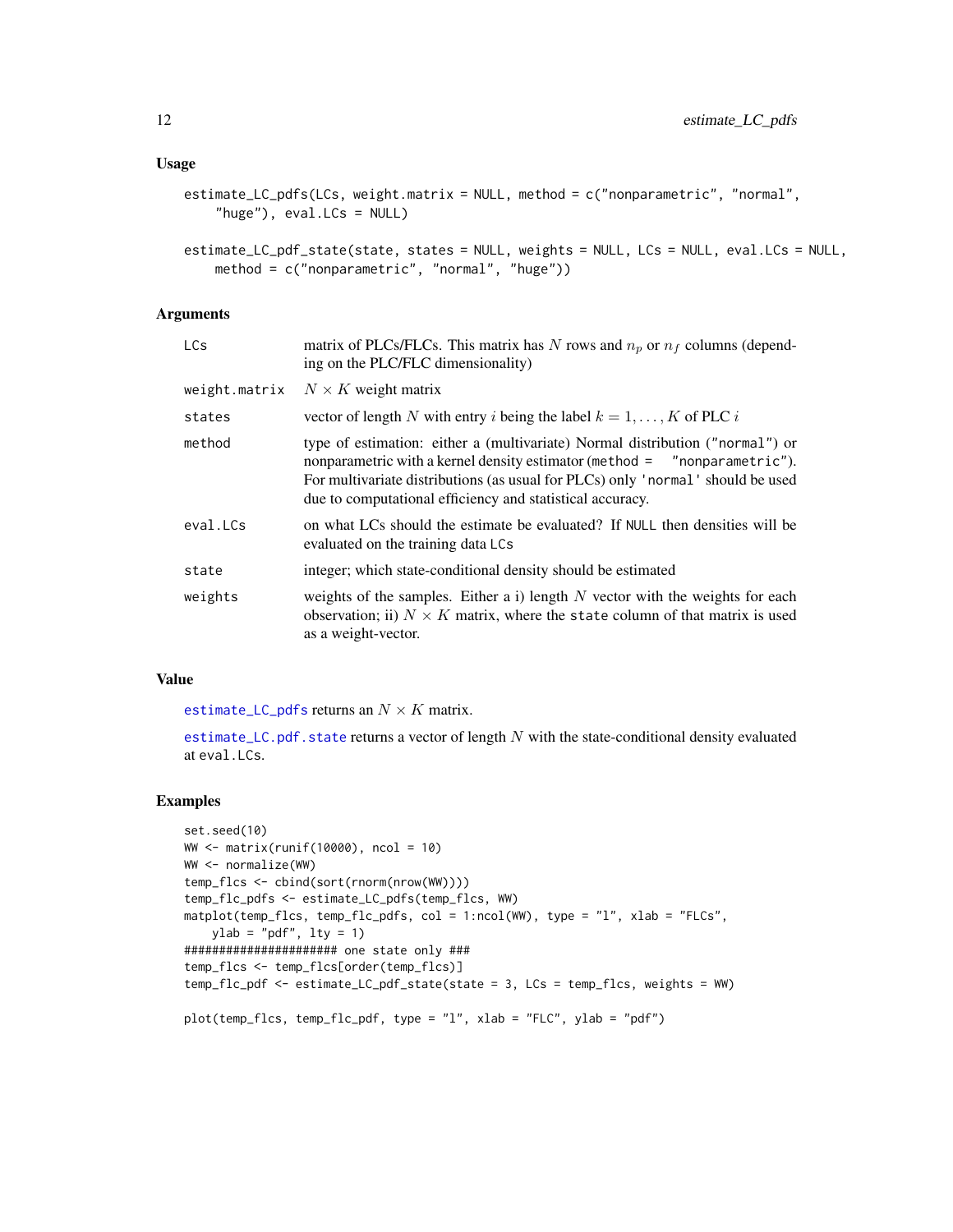```
estimate_state_adj_matrix
```
*Estimate adjacency matrix for equivalent FLC distributions based on states*

## Description

This function estimates the adjacency matrix A of all pairwise equivalent FLC distributions given the states  $s_1, \ldots, s_K$ . See Details below.

#### Usage

```
estimate_state_adj_matrix(states = NULL, FLCs = NULL, pdfs.FLC = NULL, alpha = NULL,
    distance = function(f, g) return(mean(abs(f - g))))
```
## Arguments

| states      | vector of length N with entry i being the label $k = 1, , K$ of PLC i                                                                                                                                    |
|-------------|----------------------------------------------------------------------------------------------------------------------------------------------------------------------------------------------------------|
| <b>FLCs</b> | $N \times n_f$ matrix of FLCs (only necessary if distance= "KS")                                                                                                                                         |
| pdfs.FLC    | $N \times K$ matrix of all K state-conditional FLC densities evaluated at each FLC $\ell_i^+$ ,<br>$i = 1, \ldots, N$ (only necessary if distance = function $(f, g)$ return $(\ldots)$ ).               |
| alpha       | significance level for testing. Default: alpha=NULL (this will return a p-value<br>matrix if method $==$ "KS")                                                                                           |
| distance    | either a Kolmogorov-Smirnov test (distance $=$ "KS") or a function metric (e.g.<br>$L_q$ distance). For a distance function, distance requires as input a function of<br>f and g that returns one value. |
|             | Default: distance = function(f, $g$ )<br>return(mean(abs(f-g))) $\rightarrow$ $L_1$<br>distance.                                                                                                         |

#### Value

A  $K \times K$  adjacency matrix with a trimmed version of exp(-distance) or p-values. If alpha!=NULL then it returns the thresholded  $0/1$  matrix. However, here 1 stands for equivalent, i.e. not rejecting. The matrix is obtained by checking for  $pval>alpha$  (rather than the usual  $pval$ <alpha).

#### Details and user-defined distance function

The  $(i, j)$ th element of the adjacency matrix is defined as

$$
\mathbf{A}_{ij} = distance(P(X \mid s_i), P(X \mid s_j)) = distance(f, g),
$$

where distance is either

**a metric** in the function space of pdfs  $f$  and  $g$ , or

**a two sample test** for  $H_0$ :  $f = g$ , e.g. a Kolmogorov-Smirnov test (distance="KS").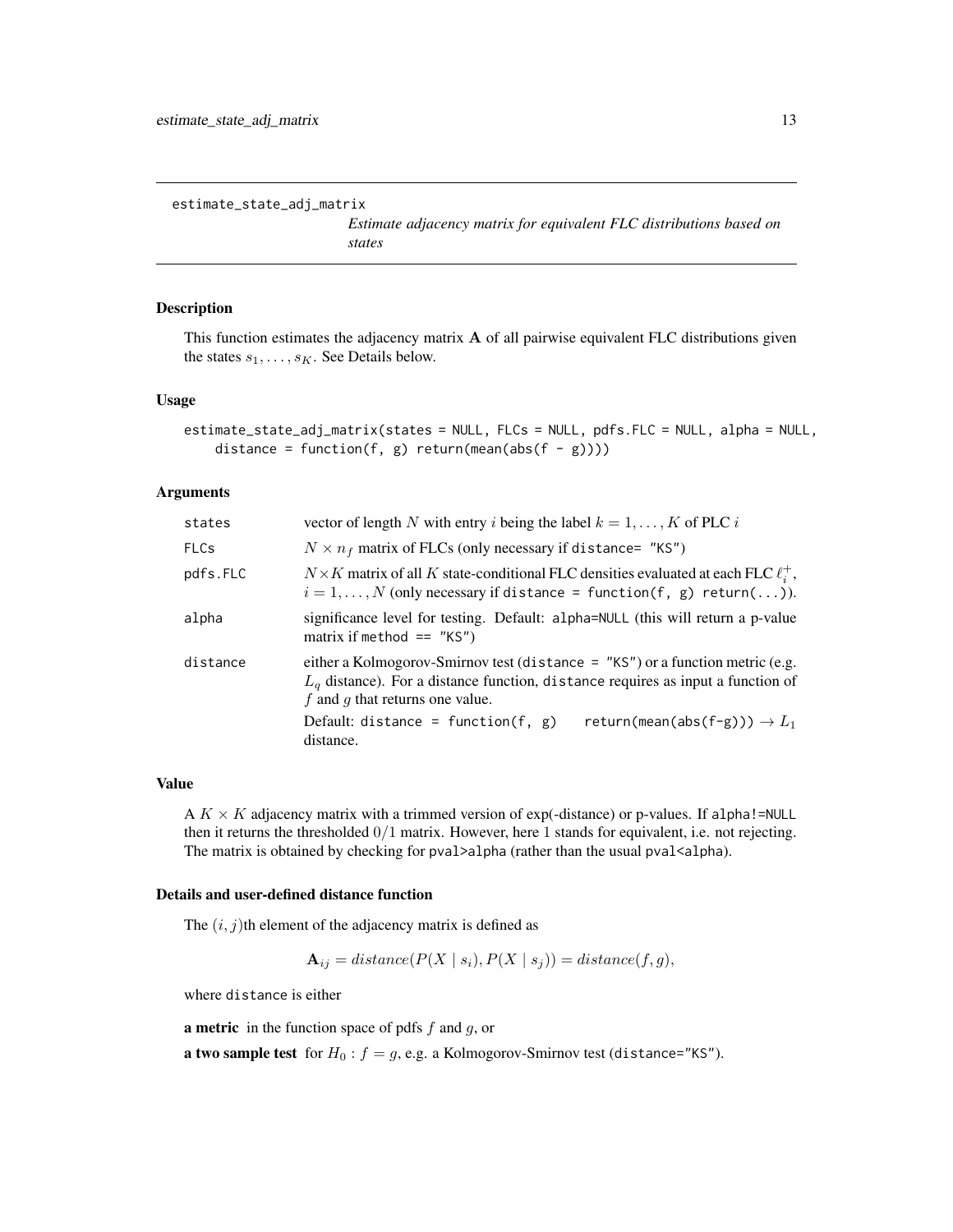<span id="page-13-0"></span>Again we use a functional programming approach and allow the user to specify any valid distance/similarity function distance = function(f, g) return(...).

If distance="KS" the adjacency matrix contains p-values of a Kolmogorov-Smirnov test or the thresholded versions (if alpha!=NULL) - see Return for details.

Otherwise distance is an R function that takes as an input two vectors f and g (e.g. the  $wKDE$ estimates for two states), and returns a non-negative, real number to estimate their distance. Default is the  $L_1$  distance distance = function(f, g) return(mean(abs(f-g))).

#### Examples

```
WW <- matrix(runif(10000), ncol = 10)
WW <- normalize(WW)
temp_flcs <- cbind(rnorm(nrow(WW)))
temp_pdfs.FLC <- estimate_LC_pdfs(temp_flcs, WW)
AA_ks <- estimate_state_adj_matrix(states = weight_matrix2states(WW), FLCs = temp_flcs,
    distance = "KS")
AA_L1 <- estimate_state_adj_matrix(pdfs.FLC = temp_pdfs.FLC)
par(mfrow = c(1, 2), mar = c(1, 1, 2, 1))image2(AA_ks, zlim = c(0, 1), legend = FALSE, main = "Kolmogorov-Smirnov")
image2(AA_L1, legend = FALSE, main = "L1 distance")
```
estimate\_state\_probs *Estimate conditional/marginal state probabilities*

#### Description

Estimates  $P(S = s_k; \mathbf{W})$ ,  $k = 1, ..., K$ , the probability of being in state  $s_k$  using the weight matrix W.

These probabilites can be marginal  $(P(S = s_k; \mathbf{W}))$  or conditional  $(P(S = s_k \mid \ell^-, \ell^+; \mathbf{W}))$ , depending on the provided information (pdfs\$PLC and pdfs\$FLC).

- If both are NULL then estimate\_state\_probs returns a vector of length  $K$  with marginal probabilities.
- If either of them is not NULL then it returns an  $N \times K$  matrix, where row i is the probability mass function of PLC *i* being in state  $s_k$ ,  $k = 1, \ldots, K$ .

#### Usage

```
estimate_state_probs(weight.matrix = NULL, states = NULL, pdfs = list(FLC = NULL,
    PLC = NULL), num.states = NULL)
```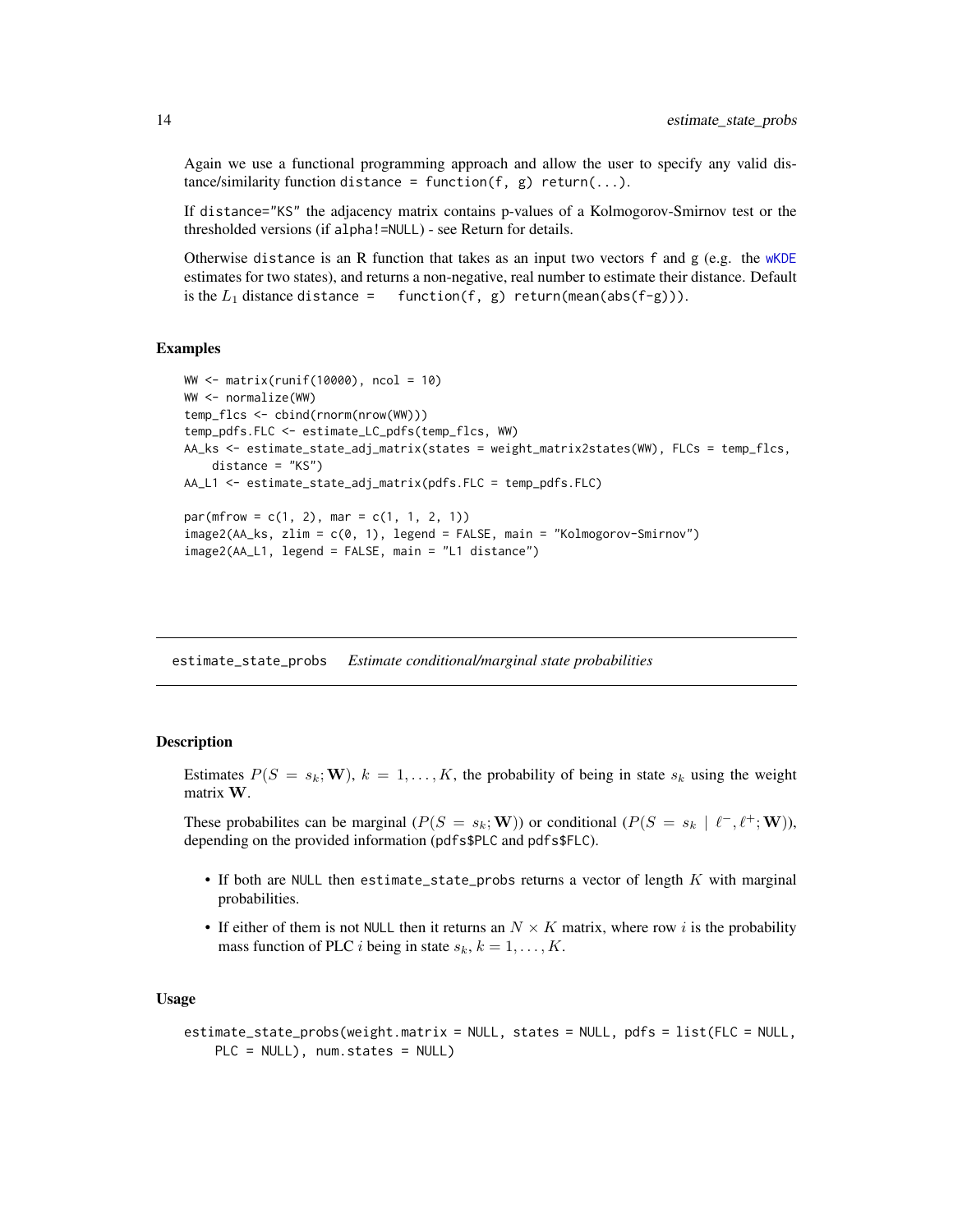## <span id="page-14-0"></span>get\_LC\_config 15

## Arguments

|            | weight.matrix $N \times K$ weight matrix                                                                                                     |
|------------|----------------------------------------------------------------------------------------------------------------------------------------------|
| states     | vector of length N with entry i being the label $k = 1, , K$ of PLC i                                                                        |
| pdfs       | a list with estimated pdfs for PLC and/or FLC evaluated at each PLC, $i =$<br>$1, \ldots, N$ and/or FLC, $i = 1, \ldots, N$                  |
| num.states | number of states in total. If NULL (default) then it sets it to max (states) or<br>ncol(weight.matrix) - depending on which one is provided. |

## Value

A vector of length  $K$  or a  $N \times K$  matrix.

## Examples

```
WW <- matrix(runif(10000), ncol = 10)
WW <- normalize(WW)
estimate_state_probs(WW)
```
<span id="page-14-1"></span>

| get_LC_config | Get configuration of a light cone $(LC)$ |  |
|---------------|------------------------------------------|--|
|               |                                          |  |

## Description

get\_LC\_config obtains the PLC or FLC at a particular  $(\mathbf{r}, t)$  from a  $(N + 1)D$  field based on the LC template from [compute\\_LC\\_coordinates](#page-4-1) (or [setup\\_LC\\_geometry](#page-28-1)).

## Usage

get\_LC\_config(coord, field, LC.coordinates)

## Arguments

| coord | space-time coordinate $(r, t)$                                                                                                                                                                                |
|-------|---------------------------------------------------------------------------------------------------------------------------------------------------------------------------------------------------------------|
| field | spatio-temporal field; either a matrix or a 3-dimensional array with time $t$ as the<br>first coord, and the spatial coords in order. Make sure to see also compute LC coordinates<br>for correct formatting. |
|       | $\Box$ $\alpha$ is a small in a finite second and solution $\Box$ $\Box$ $\Box$                                                                                                                               |

LC.coordinates template coords for the LC

## See Also

[compute\\_LC\\_coordinates](#page-4-1)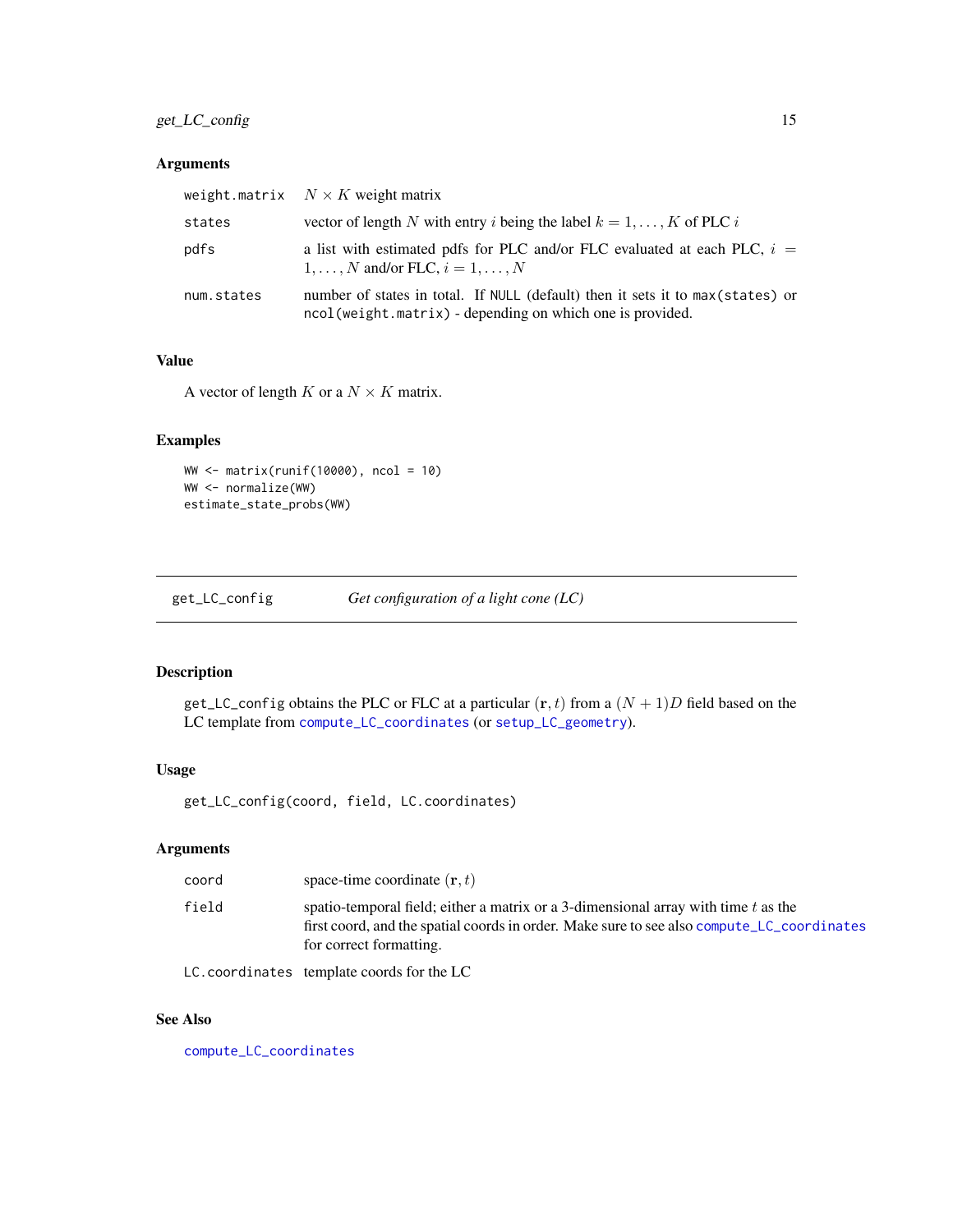#### Examples

```
AA \leq matrix(rnorm(40), ncol = 5)
image2(AA)
LCind <- compute_LC_coordinates(speed = 1, horizon = 1, shape = "cone")
AA
get_LC_config(cbind(5, 2), AA, LCind)
# a time series example
data(nhtemp)
xx <- c(nhtemp)
LCind \leq compute_LC_coordinates(speed = 1, horizon = 4, shape = "cone", space.dim = 0)
cc <- get_LC_config(6, xx, LCind)
```
<span id="page-15-1"></span>get\_spacetime\_grid *Get an iterator over the space-time coordinates of the field.*

#### Description

This function returns a matrix of space-time coordinates of the field. Both for the whole field as well as the truncated field (without the margin)

#### Usage

get\_spacetime\_grid(dim, LC.coordinates)

## Arguments

dim dimension of the original field (first dimension is time; rest is space)

LC.coordinates template of the LC coordinates

## See Also

[compute\\_LC\\_coordinates](#page-4-1), [setup\\_LC\\_geometry](#page-28-1)

```
AA \leftarrow matrix(rnorm(200), ncol = 10)
LC.geom <- setup_LC_geometry(speed = 1, horizon = list(PLC = 3, FLC = 0), shape = "cone")
bb <- get_spacetime_grid(dim(AA), LC.geom$coordinates)
```
<span id="page-15-0"></span>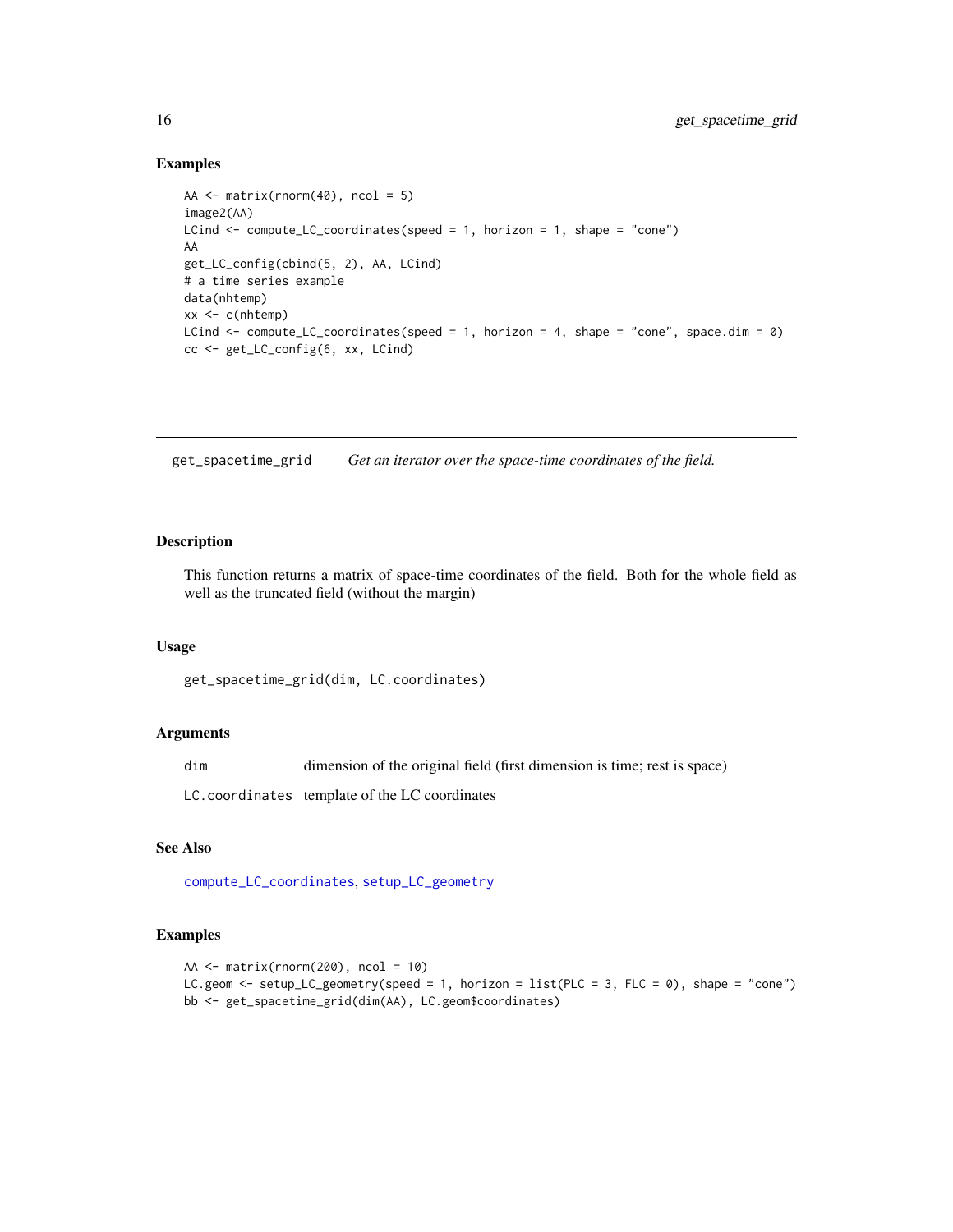<span id="page-16-0"></span>

#### <span id="page-16-1"></span>Description

Improved version of the [image](#page-0-0) function in the graphics package. In particular, it displays matrices the way they are shown in the R console, not transposed/rearranged/... For example, a covariance matrix has the diagonal in from top-left to bottom-right as it should be, and not from bottom-left to top-right.

The function [make\\_legend](#page-16-1) also provides a better color scale legend handling.

Optionally image2 displays a color histogram below the image, which can be used to refine the display of a matrix by trimming outliers (as they can often distort the color representation).

## Usage

 $image2(x = NULL, y = NULL, z = NULL, col = NULL, axes = FALSE, legend = TRUE,$  $x$ lab = "", ylab = "", zlim = NULL, density = FALSE, max.height = NULL, zlim.label = "color scale", ...)

make\_legend(data = NULL, col = NULL, side = 1, zlim = NULL, col.ticks = NULL, cex.axis = 2, max.height = 1, col.label =  $"$ )

| x, y       | locations of grid lines at which the values in z are measured. These must be<br>finite, non-missing and in (strictly) ascending order. By default, equally spaced<br>values from 0 to 1 are used. If x is a list, its components $x$ \$x and $x$ \$y are used<br>for x and y, respectively. If the list has component z this is used for z. |
|------------|---------------------------------------------------------------------------------------------------------------------------------------------------------------------------------------------------------------------------------------------------------------------------------------------------------------------------------------------|
| z          | a matrix containing the values to be plotted (NAs are allowed). Note that x can<br>be used instead of z for convenience.                                                                                                                                                                                                                    |
| col        | colors: either a string decribing a pallette from the RColorBrewer package (see<br>also http://colorbrewer2.org/), or a list of colors (see image for sugges-<br>tions).                                                                                                                                                                    |
| axes       | a logical value indicating whether both axes should be drawn on the plot.                                                                                                                                                                                                                                                                   |
| xlab       | a label for the x axis                                                                                                                                                                                                                                                                                                                      |
| ylab       | a label for the y axis                                                                                                                                                                                                                                                                                                                      |
| legend     | logical; if TRUE a color legend for will be plotted                                                                                                                                                                                                                                                                                         |
| zlim       | minimum and maximum z values for which colors should be plotted, defaulting<br>to the range of the finite values of z.                                                                                                                                                                                                                      |
| zlim.label | scale") to write next to the color legend<br>character string (default: "color"                                                                                                                                                                                                                                                             |
| density    | logical; if TRUE a color histogram (density) will be plotted. Default: FALSE.                                                                                                                                                                                                                                                               |
| max.height | height of the density plot (typically not modified by user)                                                                                                                                                                                                                                                                                 |
| $\cdots$   | optional arguments passed to image                                                                                                                                                                                                                                                                                                          |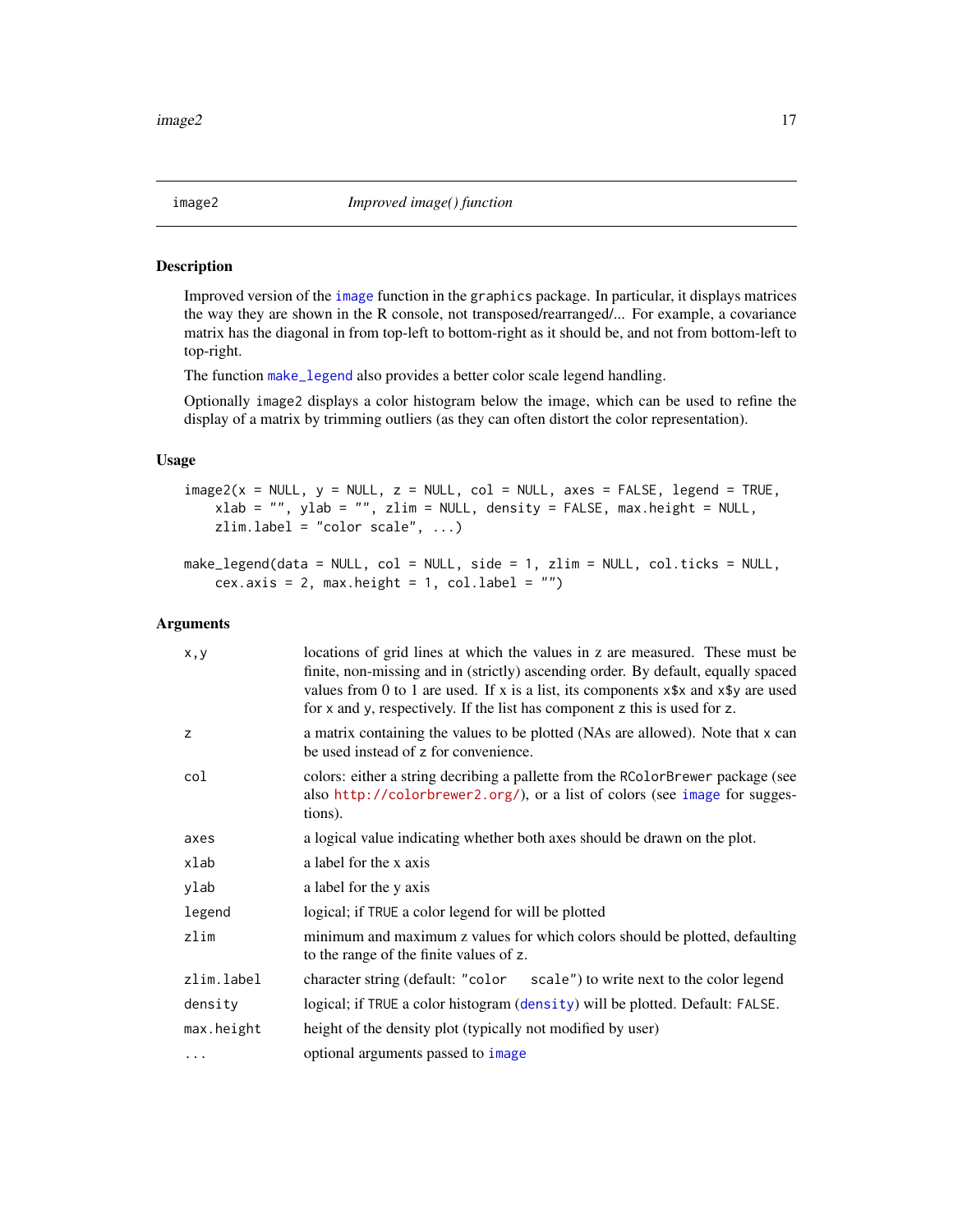<span id="page-17-0"></span>

| data      | data for which the legend should be plotted                                                 |
|-----------|---------------------------------------------------------------------------------------------|
| side      | on which side of the plot $(1=bottom, 2=left, 3=top, 4=right)$                              |
| col.ticks | color tick marks                                                                            |
| cex.axis  | The magnification to be used for axis annotation relative to the current setting<br>of cex. |
| col.label | same as zlim.label                                                                          |

#### See Also

[image](#page-0-0), [image.plot](#page-0-0)

#### Examples

```
## Not run:
# Correlation matrix
data(iris) # make sure its from 'datasets' package, not from 'locfit'
image(cor(as.matrix(iris[, names(iris) != "Species"])))
# Correlation matrix has diagonal from top left to bottom right
par(max = c(1, 3, 1, 2))image2(cor(as.matrix(iris[, names(iris) != "Species"])), col = "RdBu", axes = FALSE)
## End(Not run)
# Color histogram
nn <- 10
set.seed(nn)
AA <- matrix(sample(c(rnorm(nn^2, -1, 0.1), rexp(nn^2/2, 0.5))), ncol = nn)
image2(AA, col = "Spectral")
image2(y = 1:15 + 2, x = 1:10, AA, col = "Spectral", axes = TRUE)image2(y = 1:15 + 2, x = 1:10, AA, col = "Spectral", density = TRUE, axes = TRUE)image2(AA, col = "Spectral", density = TRUE, zlim = c(min(AA), 3))
```
<span id="page-17-1"></span>initialize\_states *State initialization for iterative algorithms (randomly or variants of kmeans)*

#### Description

Initializes the state/cluster assignment either uniformly at random from K classes, or using initial *kmeans++* ([kmeanspp](#page-18-1)) clustering (in several variations on PLCs and/or FLCs).

#### Usage

```
initialize_states(num.states = NULL, num.samples = NULL, method = c("random",
   "KmeansPLC", "KmeansFLC", "KmeansPLCFLC", "KmeansFLCPLC"), LCs = list(PLC = NULL,
   FLC = NULL)
```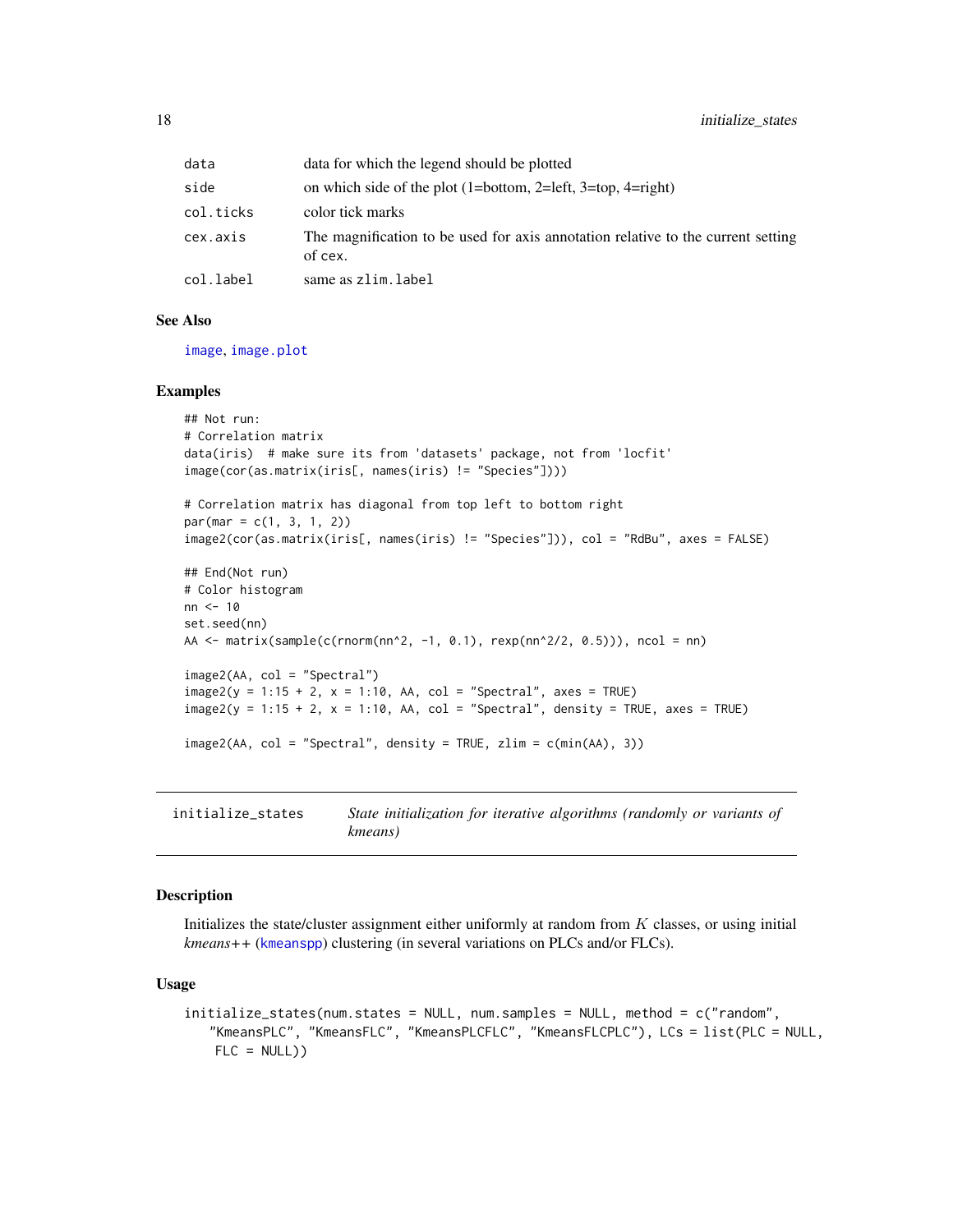#### <span id="page-18-0"></span>kmeanspp $\qquad \qquad \qquad$  19

#### Arguments

| num.states  | number of states                                                                                                                                                                                                                                 |
|-------------|--------------------------------------------------------------------------------------------------------------------------------------------------------------------------------------------------------------------------------------------------|
| num.samples | number of samples.                                                                                                                                                                                                                               |
| method      | how to choose the labels: either uniformly at random from $\{1, \ldots, K\}$ or using<br>K-means on PLCs and FLCs or a combination. Default: method = "random".<br>Other options are c("KmeansPLC", "KmeansFLC", "KmeansPLCFLC", "KmeansFLCPLC") |
| <b>LCs</b>  | (optional) a list of PLC ( $N \times n_p$ array) and FLC ( $N \times n_f$ array)                                                                                                                                                                 |

#### Examples

```
x1 <- rnorm(1000)
x2 \le rnorm(200, mean = 2)
yy \leq -c(x1, x2)ss <- initialize_states(num.states = 2, num.samples = length(yy), method = "KmeansFLC",
   LCs = list(FLCs = yy)plot(yy, col = ss, pch = 19)points(x1, col = "blue")
```

```
kmeanspp Kmeans++
```
## Description

*kmeans++* clustering (see References) using R's built-in function [kmeans](#page-0-0).

#### Usage

```
kmeanspp(data, k = 2, start = "random", iter.max = 100, nstart = 10, ...)
```
## Arguments

| data     | an $N \times d$ matrix, where N are the samples and d is the dimension of space. |
|----------|----------------------------------------------------------------------------------|
|          | number of clusters.                                                              |
| start    | first cluster center to start with                                               |
| iter.max | the maximum number of iterations allowed                                         |
| nstart   | how many random sets should be chosen?                                           |
|          | additional arguments passed to kmeans                                            |

## References

Arthur, D. and S. Vassilvitskii (2007). "k-means++: The advantages of careful seeding." In H. Gabow (Ed.), Proceedings of the 18th Annual ACM-SIAM Symposium on Discrete Algorithms [SODA07], Philadelphia, pp. 1027-1035. Society for Industrial and Applied Mathematics.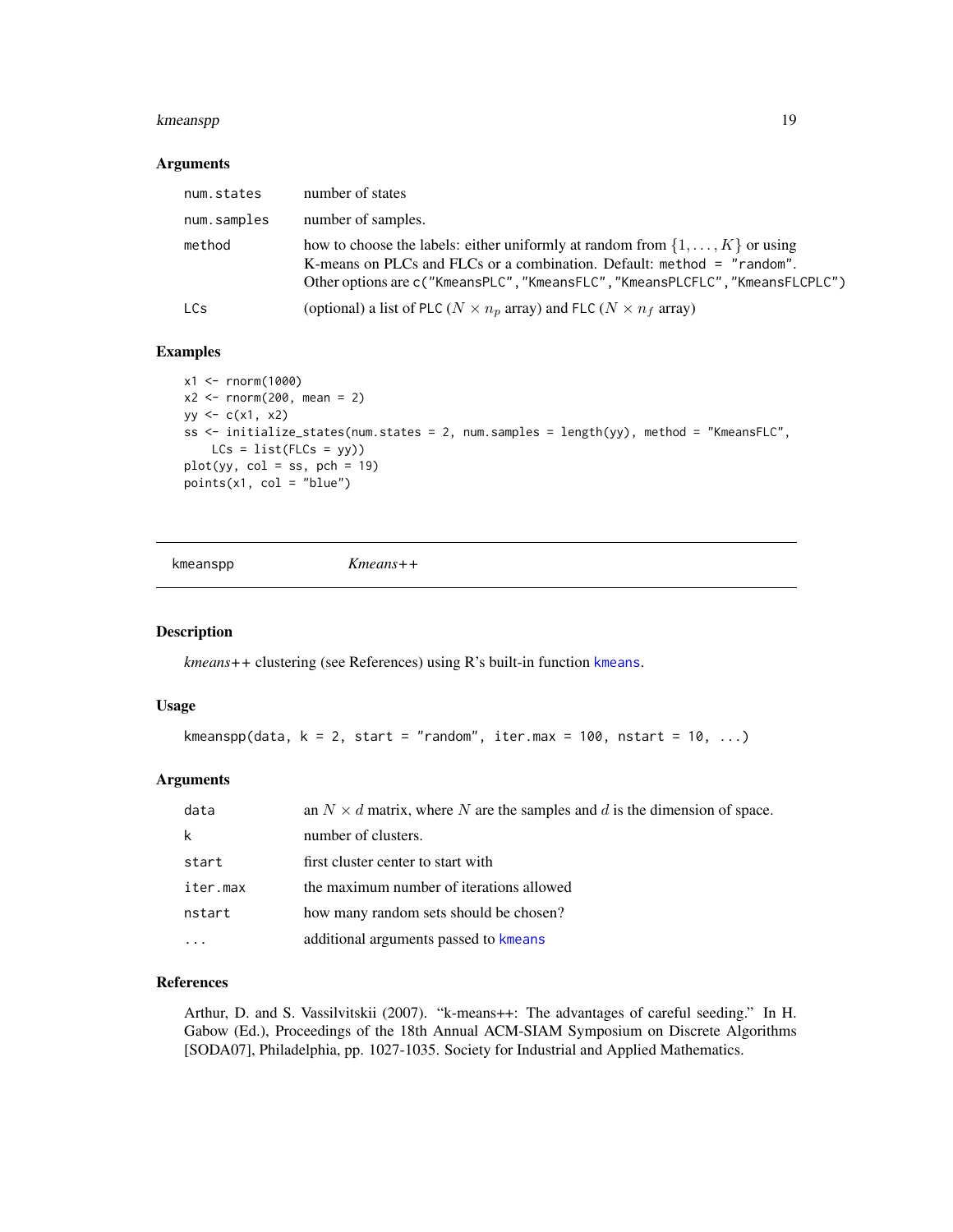#### See Also

[kmeans](#page-0-0)

#### Examples

```
set.seed(1984)
nn <- 100
XX \leq matrix(rnorm(nn), ncol = 2)
YY \le matrix(runif(length(XX) \star 2, -1, 1), ncol = ncol(XX))
ZZ <- rbind(XX, YY)
cluster_ZZ <- kmeanspp(ZZ, k = 5, start = "random")
plot(ZZ, col = cluster_ZZ$cluster + 1, pch = 19)
```
<span id="page-19-2"></span>LC-utils *Utilities for LC class*

## <span id="page-19-1"></span>**Description**

The "LC" class is the core property of the LICORS model as it specifies the spatio-temporal neighborhood of the past and future light cone. The function [setup\\_LC\\_geometry](#page-28-1) generates an instance of the "LC" class.

plot. LC plots LCs of  $(1 + 1)D$  and  $(2 + 1)D$  systems with respect to the origin  $(r, t) = (0, 0)$ . This is especially useful for a quick check if the LC geometry specified by [setup\\_LC\\_geometry](#page-28-1) is really the intended one.

summary.LC prints a summary of the LC geometry. Returns (invisible) the summary matrix.

LC\_coordinates2control\_setting computes auxiliary measures given the LC geometry such as horizon, spatial/temporal extension, etc. This function should not be called by the user directly; only by [get\\_spacetime\\_grid](#page-15-1).

#### Usage

```
## S3 method for class 'LC'
plot(x, cex.axis = 2, cex.lab = 2, ...)
```
## S3 method for class 'LC' summary(object, verbose = TRUE, ...)

LC\_coordinates2control\_settings(LC.coordinates)

| X        | an object of class "LC" (see setup_LC_geometry)                                             |
|----------|---------------------------------------------------------------------------------------------|
| cex.axis | The magnification to be used for axis annotation relative to the current setting<br>of cex. |

<span id="page-19-0"></span>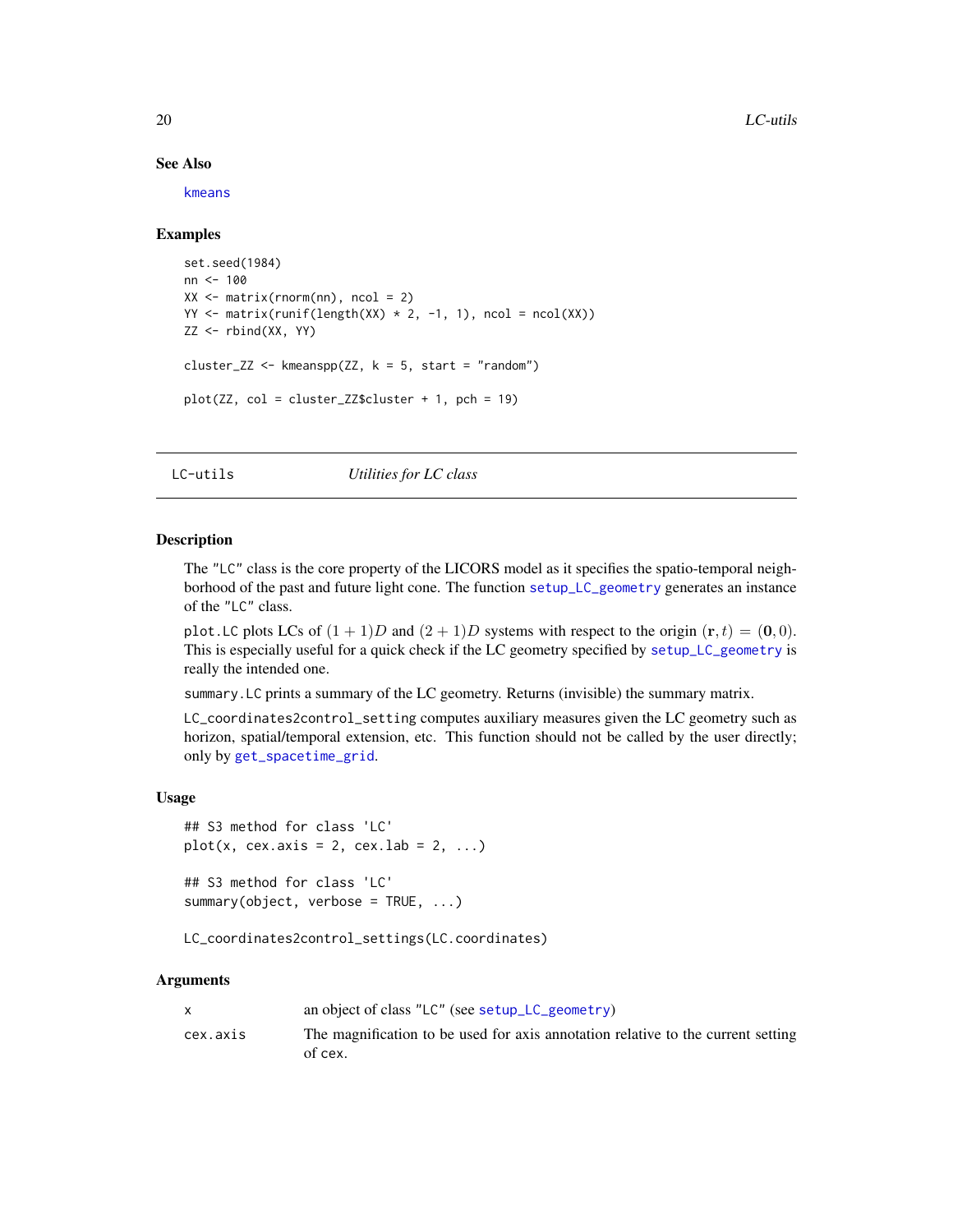## <span id="page-20-0"></span>merge\_states 21

| cex.lab  | The magnification to be used for x and y labels relative to the current setting of |
|----------|------------------------------------------------------------------------------------|
|          | cex.                                                                               |
| $\cdots$ | optional arguments passed to plot.                                                 |
| object   | an object of class "LC"                                                            |
| verbose  | logical; if TRUE LC information is printed in the console                          |
|          | LC. coordinates template of a light cone (with respect to origin)                  |

#### See Also

[compute\\_LC\\_coordinates](#page-4-1)

#### Examples

aa <- setup\_LC\_geometry(horizon = list(PLC = 2, FLC = 1), speed = 1, space.dim = 1, shape =  $"cone")$ plot(aa) bb  $\le$  setup\_LC\_geometry(horizon = list(PLC = 2, FLC = 1), speed = 1, space.dim = 1, shape = "revcone") plot(bb) aa  $\le$  setup\_LC\_geometry(horizon = list(PLC = 2, FLC = 0), speed = 1, space.dim = 1, shape =  $"cone")$ summary(aa) aa <- setup\_LC\_geometry(horizon = list(PLC = 2, FLC = 0), speed = 1, space.dim = 1, shape =  $"cone")$ LC\_coordinates2control\_settings(aa\$coordinates)

merge\_states *Merge several states into one*

## Description

This function merges states  $i_1, \ldots, i_j$  into a new, single state  $i_1$  by adding corresponding columns of the weight matrix ( $\mathbf{W}_{i_1} = \mathbf{W}_{i_1} + \ldots + \mathbf{W}_{i_j}$ ) and removing columns  $i_2, \ldots, i_j$ .

#### Usage

```
merge_states(states, weight.matrix)
```

| states | vector of length $1 \le j \le K$ with the states $i_1, \ldots, i_j \subset \{1, \ldots, K\}$ that should<br>be merged; no repeating state labels allowed. |
|--------|-----------------------------------------------------------------------------------------------------------------------------------------------------------|
|        | weight.matrix $N \times K$ weight matrix                                                                                                                  |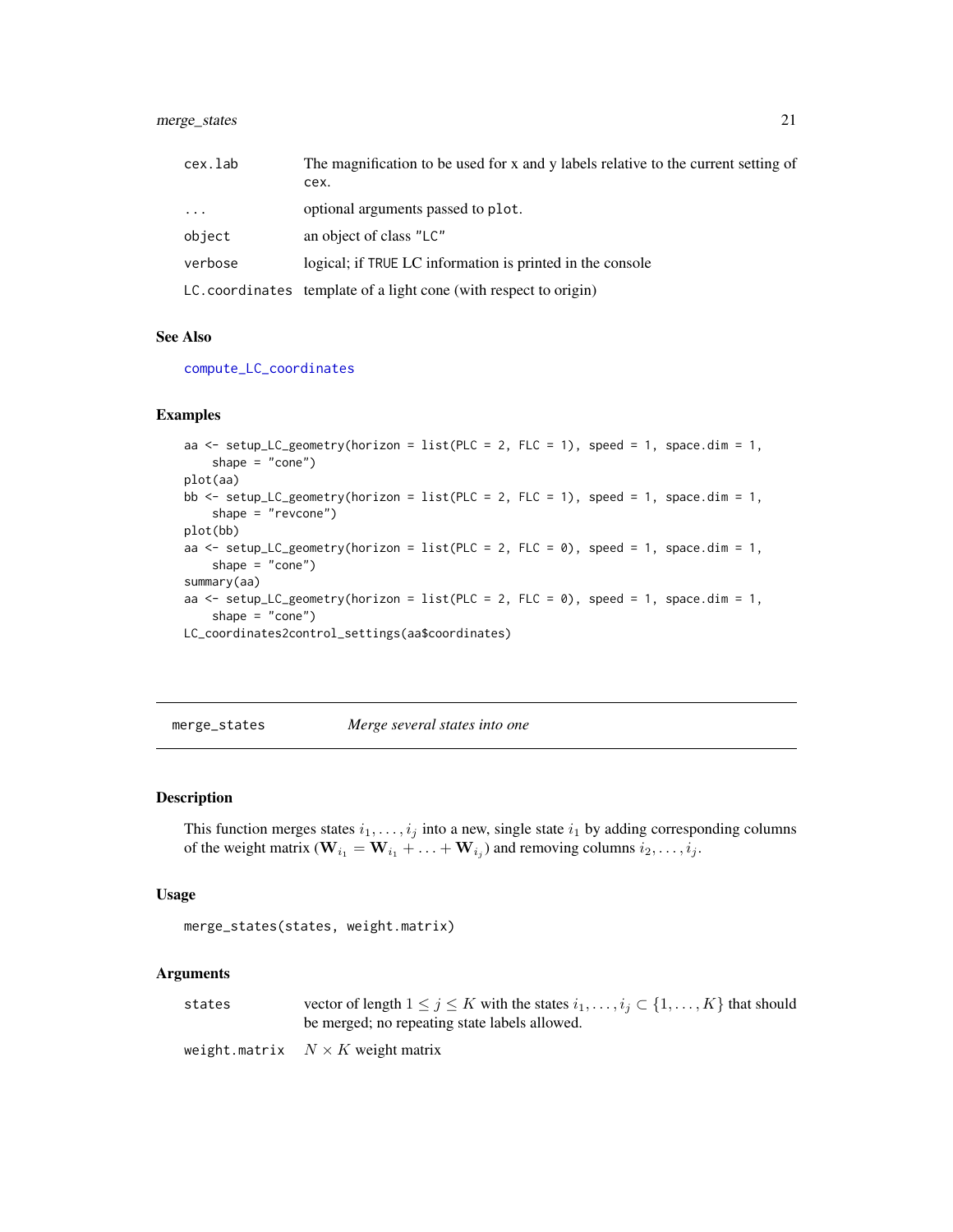#### Examples

```
set.seed(10)
WW <- matrix(c(rexp(1000, 1/10), runif(1000)), ncol = 5, byrow = FALSE)
WW <- normalize(WW)
image2(WW, density = TRUE)
## Not run:
merge_states(c(1, 1, 5), WW) # error since states were repeated
## End(Not run)
WW_new \leq merge_states(c(1, 3, 5), WW)
par(mfrow = c(1, 2), mar = c(1, 1, 2, 1))image2(WW, main = paste(ncol(WW), "states"), legend = FALSE)
image2(WW_new, main = paste(ncol(WW_new), "states"), legend = FALSE)
```

```
mixed_LICORS Mixed LICORS: An EM-like Algorithm for Predictive State Space Es-
                       timation
```
#### **Description**

mixed\_LICORS is the core function of this package as it estimates the "parameters" in the model for the spatio-temporal process.

$$
P(X_1, ..., X_{\tilde{N}}) \propto \prod_{i=1}^{N} P(X_i | \ell_i^-) = \prod_{i=1}^{N} P(X_i | \epsilon(\ell_i^-)).
$$

#### Usage

```
mixed\_LICORS(LCs = list(PLC = NULL, FLC = NULL, dim = list(original = NULL,truncated = NULL)), num.states.init = NULL, initialization = NULL,
   control = list(max.iter = 500, alpha = 0.01, trace = 0, lambda = 0,
       sparsity = "stochastic", CV.split.random = FALSE, CV.train.ratio = 0.75,
       seed = NULL, loss = function(x, xhat) mean((x - xhat)^2),
       estimation.method = list(PLC = "normal", FLC = "nonparametric")))
```

| <b>LCs</b>      | list of PLCs and FLCs matrices (see output of data 2LCs for details and format-                                                                                                                                                                                                                                                                                                                                  |
|-----------------|------------------------------------------------------------------------------------------------------------------------------------------------------------------------------------------------------------------------------------------------------------------------------------------------------------------------------------------------------------------------------------------------------------------|
|                 | $\lim g$ ).                                                                                                                                                                                                                                                                                                                                                                                                      |
| num.states.init |                                                                                                                                                                                                                                                                                                                                                                                                                  |
|                 | number of states to start the EM algorithm                                                                                                                                                                                                                                                                                                                                                                       |
|                 | initialization a a) character string, b) vector, or c) matrix. a) results num. states. init many<br>states initialized by passing the character string as method argument of initialize_states;<br>if b) the vector will be taken as initial state labels; if c) the matrix will be taken as<br>initial weights. Note that for both b) and c) num. states. in it will be ignored.<br>$k = 1, \ldots, K$ of PLC i |
| control         | a list of control settings for the EM algorithm. See complete_LICORS_control<br>for details.                                                                                                                                                                                                                                                                                                                     |

<span id="page-21-0"></span>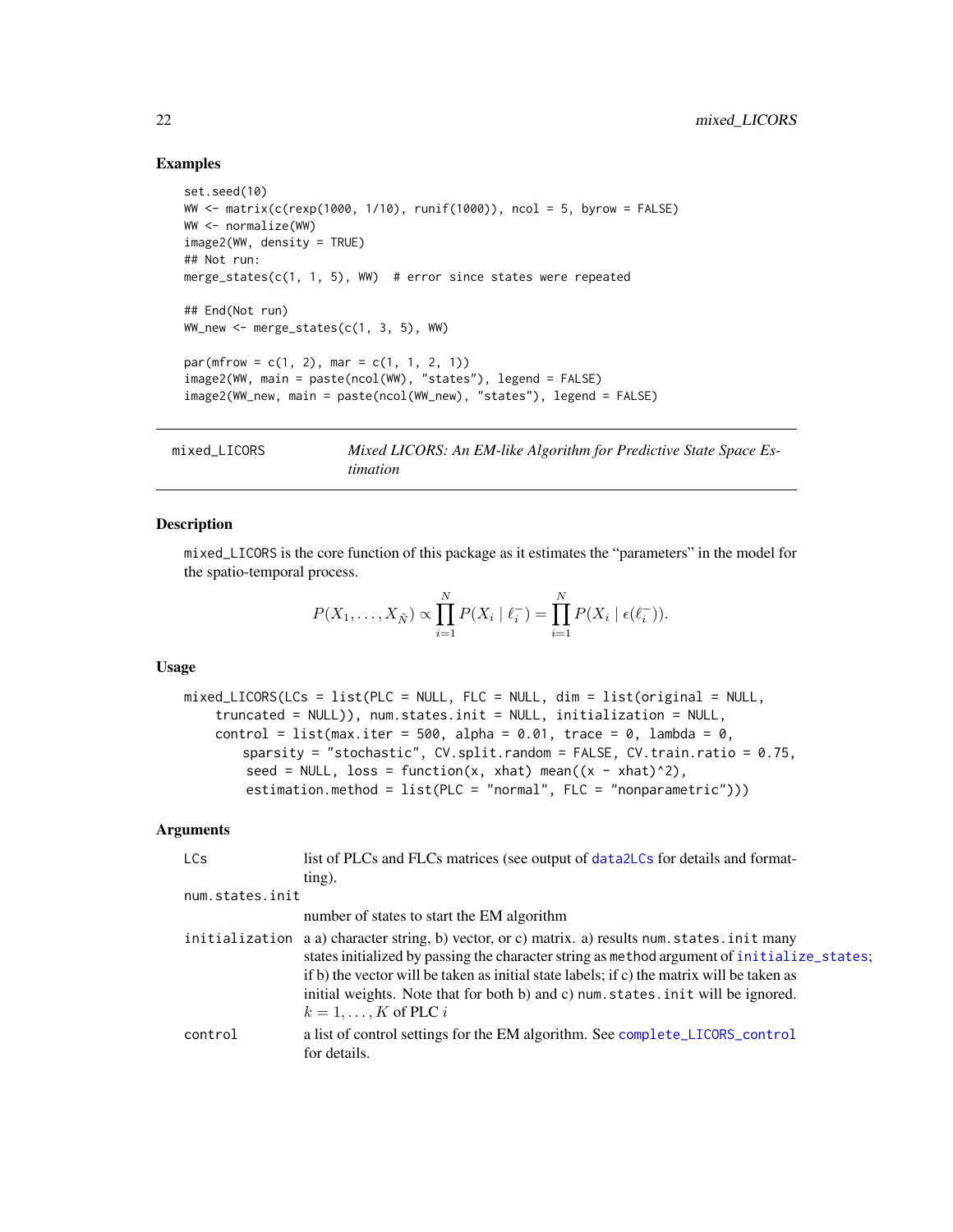#### <span id="page-22-0"></span>Value

An object of class "LICORS".

#### See Also

[plot.mixed\\_LICORS](#page-22-1), [summary.mixed\\_LICORS](#page-22-1)

#### Examples

```
## Not run:
data(contCA00)
LC_geom <- setup_LC_geometry(speed = 1, horizon = list(PLC = 2, FLC = \emptyset),
    shape = "cone")bb <- data2LCs(t(contCA00$observed), LC.coordinates = LC_geom$coordinates)
mm <- mixed_LICORS(bb, num.states.init = 15, init = "KmeansPLC",
    control = list(max.iter = 50, lambda = 0.001))plot(mm)
ff_new <- estimate_LC_pdfs(bb$FLC, weight.matrix = mm$conditional_state_probs,
    method = "nonparametric")
matplot(bb$FLC, ff_new, pch = ".", cex = 2)
## End(Not run)
```
mixed\_LICORS-utils *Utilities for "LICORS" class*

#### <span id="page-22-1"></span>**Description**

The "mixed\_LICORS" class is the objectput from the [mixed\\_LICORS](#page-21-1) estimator.

plot.mixed\_LICORS gives a visual summary of the estimates such as marginal state probabilities, conditional state probabilities (= weight matrix), predictive state densities, trace plots for loglikelihood/loss/penalty.

summary.mixed\_LICORS prints object a summary of the estimated LICORS model.

predict.mixed\_LICORS predicts FLCs based on PLCs given a fitted mixed LICORS model. This can be done on an iterative basis, or for a selection of future PLCs.

complete\_LICORS\_control completes the controls for the mixed LICORS estimator. Entries of the list are:

'loss' an R function specifying the loss for cross-validation (CV). Default: mean squared error  $(MSE)$ , i.e. loss = function(x, xhat) mean((x-xhat)^2)

'method' a list of length 2 with arguments PLC and FLC for the method of density estimation in each (either "normal" or "nonparametric").

'max.iter' maximum number of iterations in the EM

'trace' if  $> 0$  it prints output in the console as the EM is running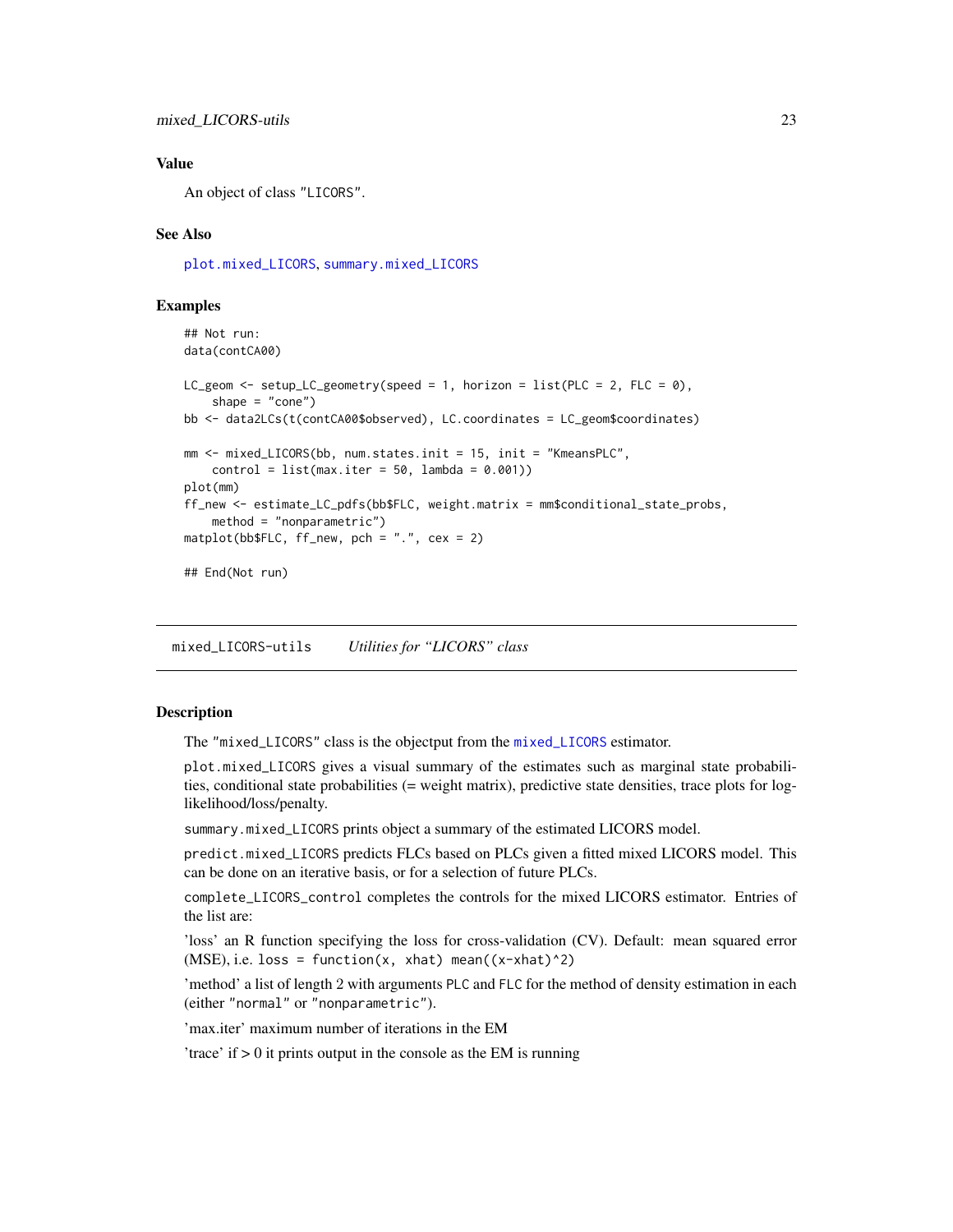<span id="page-23-0"></span>'sparsity' what type of sparsity (currently not implemented)

'lambda' penalization parameter; larger lambda gives sparser weights

'alpha' significance level to stop testing. Default: alpha = 0.01

'seed' set seed for reproducibility. Default: NULL. If NULL it sets a random seed and then returns this seed in the output.

'CV.train.ratio' how much of the data should be training data. Default: 0.75, i.e., 75% of data is for training

'CV.split.random' logical; if TRUE training and test data are split randomly; if FALSE (default) it uses the first part (in time) as training, rest as test.

'estimation' a list of length 2 with arguments PLC and FLC for the method of density estimation in each (either "normal" or "nonparametric").

## Usage

```
## S3 method for class 'mixed_LICORS'
plot(x, type = "both", cex.axis = 1.5, cex.lab = 1.5,cex.main = 2, line = 1.5, ...)
## S3 method for class 'mixed_LICORS'
summary(object, ...)
## S3 method for class 'mixed_LICORS'
predict(object, new.LCs = list(PLC = NULL), ...)complete_LICORS_control(control = list(alpha = 0.01, CV.split.random = FALSE,
   CV.train.ratio = 0.75, lambda = 0, max.iter = 500, seed = NULL,
   sparsity = "stochastic", trace = 0, loss = function(x, xhat) mean((x -
```
#### **Arguments**

| $\mathsf{x}$ | object of class "mixed_LICORS"                                                                              |
|--------------|-------------------------------------------------------------------------------------------------------------|
| type         | should only "training", "test", or "both" be plotted. Default: "both".                                      |
| cex.axis     | The magnification to be used for axis annotation relative to the current setting<br>of cex.                 |
| cex.lab      | The magnification to be used for x and y labels relative to the current setting of<br>cex.                  |
| cex.main     | The magnification to be used for main titles relative to the current setting of cex.                        |
| line         | on which margin line should the labels be ploted, starting at 0 counting object-<br>wards (see also mtext). |
| $\ddots$     | optional arguments passed to plot, summary, or predict                                                      |
| object       | object of class "mixed_LICORS"                                                                              |
| new.LCs      | a list with PLC configurations to predict FLCs given these PLCs                                             |
| control      | a list of controls for "mixed_LICORS".                                                                      |

xhat)^2), estimation.method = list(PLC = "normal", FLC = "nonparametric")))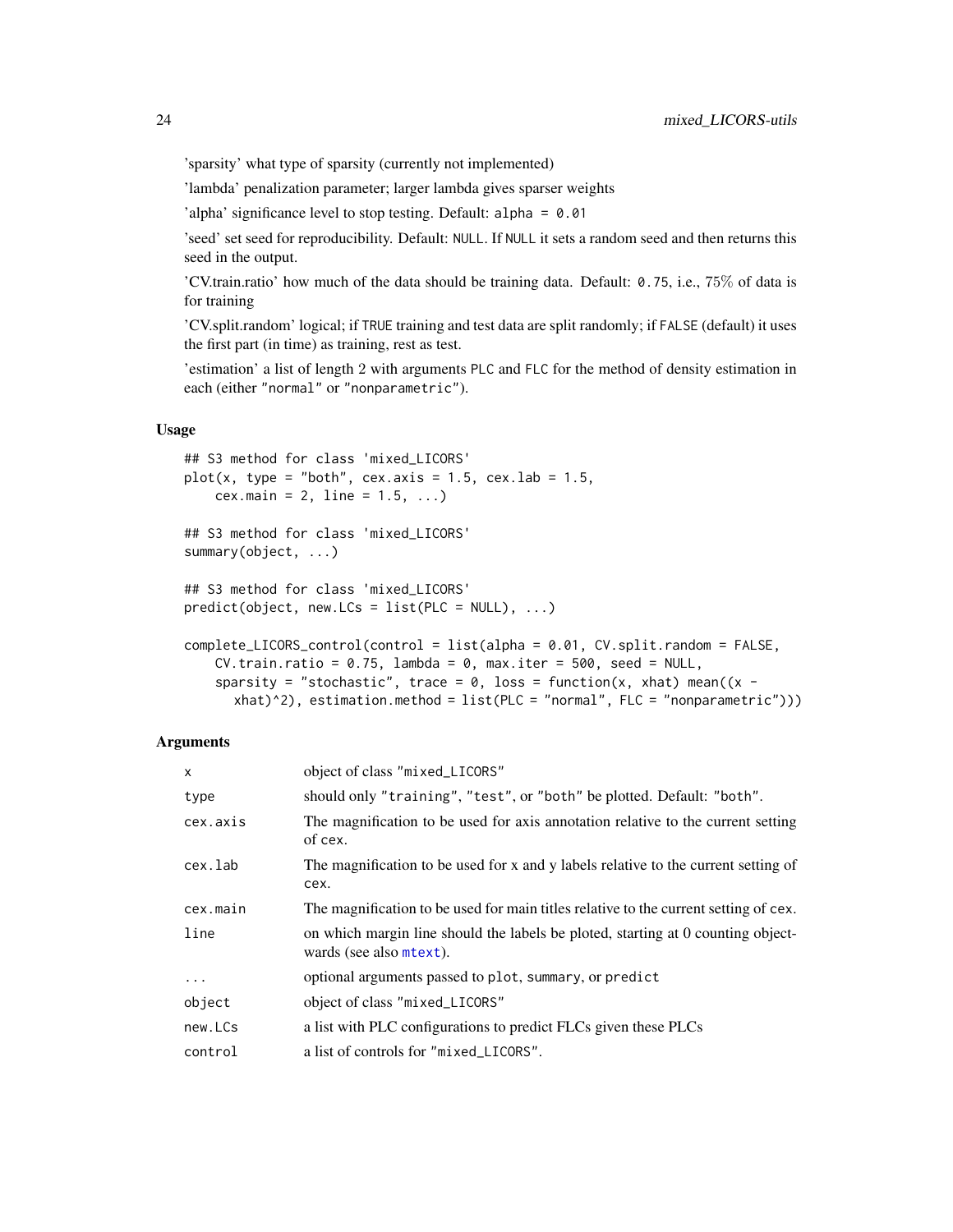#### <span id="page-24-0"></span>normalize 25

#### Examples

```
# see examples of LICORS-package see examples in LICORS-package see examples in
# LICORS-package see examples in LICORS-package
```
<span id="page-24-1"></span>normalize *Normalize a matrix/vector to sum to one (probability simplex)*

## Description

normalize projects a vector or matrix onto the probability simplex.

If all entries (per row or column) get thresholded to 0 (since they are all negative to start with), then it sets the position of the maximum of x to 1 and leaves all other entries at 0.

## Usage

 $normalize(x, byrow = TRUE, tol = 1e-06)$ 

## Arguments

|       | a numeric matrix (like object).                                                                           |
|-------|-----------------------------------------------------------------------------------------------------------|
| byrow | logical; if TRUE rows are normalized; otherwise columns.                                                  |
| tol   | a tolerance level to set values $\langle$ to 0 (after an initial normalization). Default:<br>$tol = 1e-6$ |

## Value

If x is a vector it returns the thresholded vector (see [threshold](#page-30-1)) and normalized by its sum. If x is a matrix it works by column of by row (argument byrow).

#### See Also

[threshold](#page-30-1)

```
print(normalize(c(1, 4, 2, 2, 10)))
print(normalize(c(-1, -2, -1)))
AA \leq matrix(rnorm(12), ncol = 3)
print(normalize(AA, byrow = TRUE))
print(normalize(AA, byrow = FALSE))
```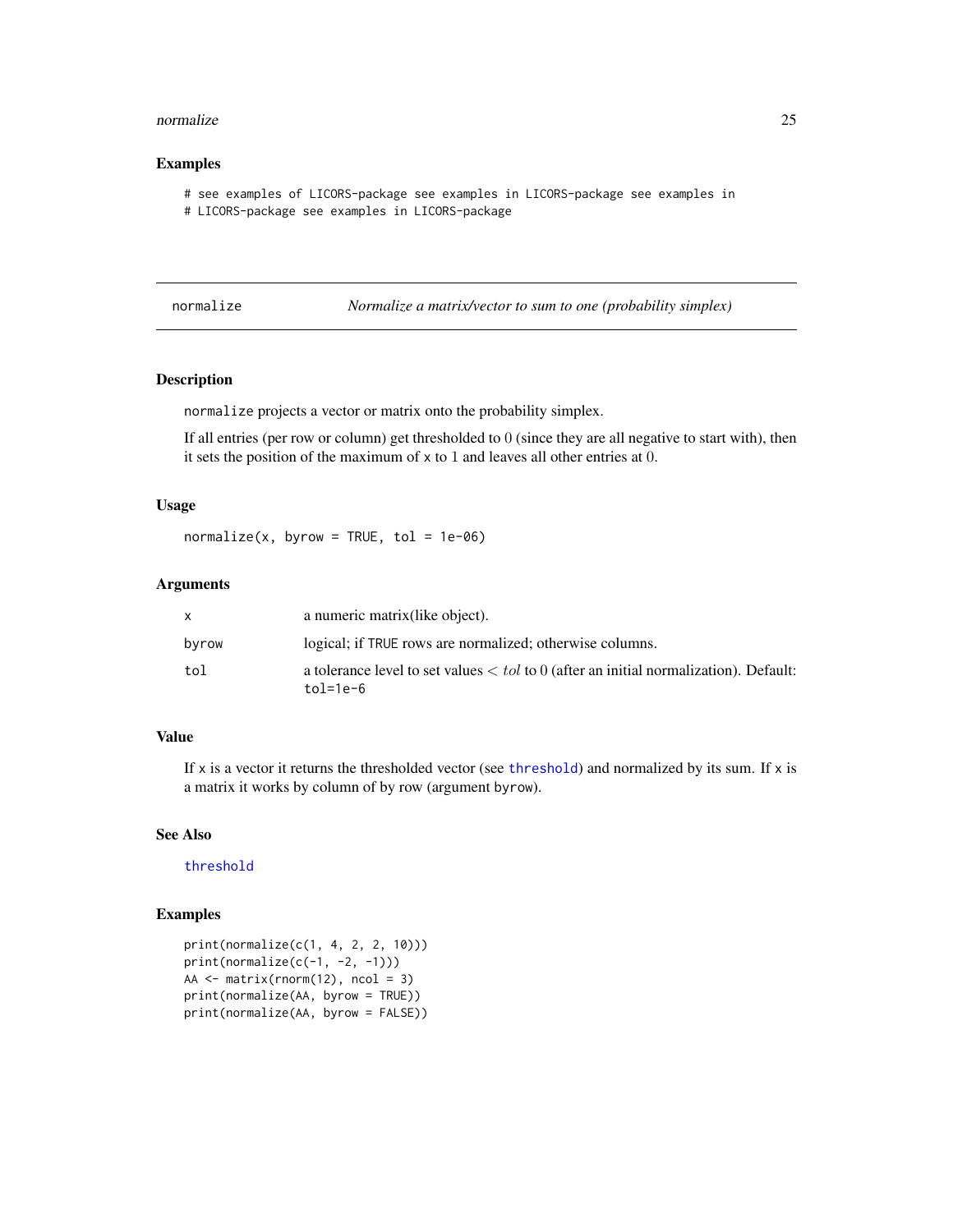<span id="page-25-0"></span>predict\_FLC\_given\_PLC *Predict FLCs given new PLCs*

#### Description

This function predicts FLCs given new PLCs based on the estimated  $\epsilon$  mappings and estimated conditional distributions.

## Usage

```
predict_FLC_given_PLC(train = list(data = list(FLC = NULL, PLC = NULL),
   weight.matrix = NULL, pdfs = list(FLC = NULL, PLC = NULL)), test = list(PLC = NULL,
   weight.matrix = NULL), type = c("weighted.mean", "mean", "median", "mode"),
   method = list(FLC = "nonparametric", PLC = "normal")
```
## Arguments

| train  | a list of training examples with LC observations (a list of PLC and FLC), we ight matrix,<br>and pdfs              |
|--------|--------------------------------------------------------------------------------------------------------------------|
| test   | a list of test examples with PLC observations and/or the weight. matrix asso-<br>ciated with the PLC observations. |
| method | estimation method for estimating PLC and FLC distributions                                                         |
| type   | prediction: 'mean', 'median', 'weightedmean', or 'mode'.                                                           |

## Value

 $N \times K$  matrix

rdensity *Generate random sample from density() or wKDE*

### Description

This function draws random samples given data and a [density](#page-0-0) estimate (or just providing the correct bandwidth bw).

### Usage

```
rdensity(n = 100, data = NULL, fhat = NULL, bw = fhat$bw, weights = NULL,
   kernel = "Gaussian")
```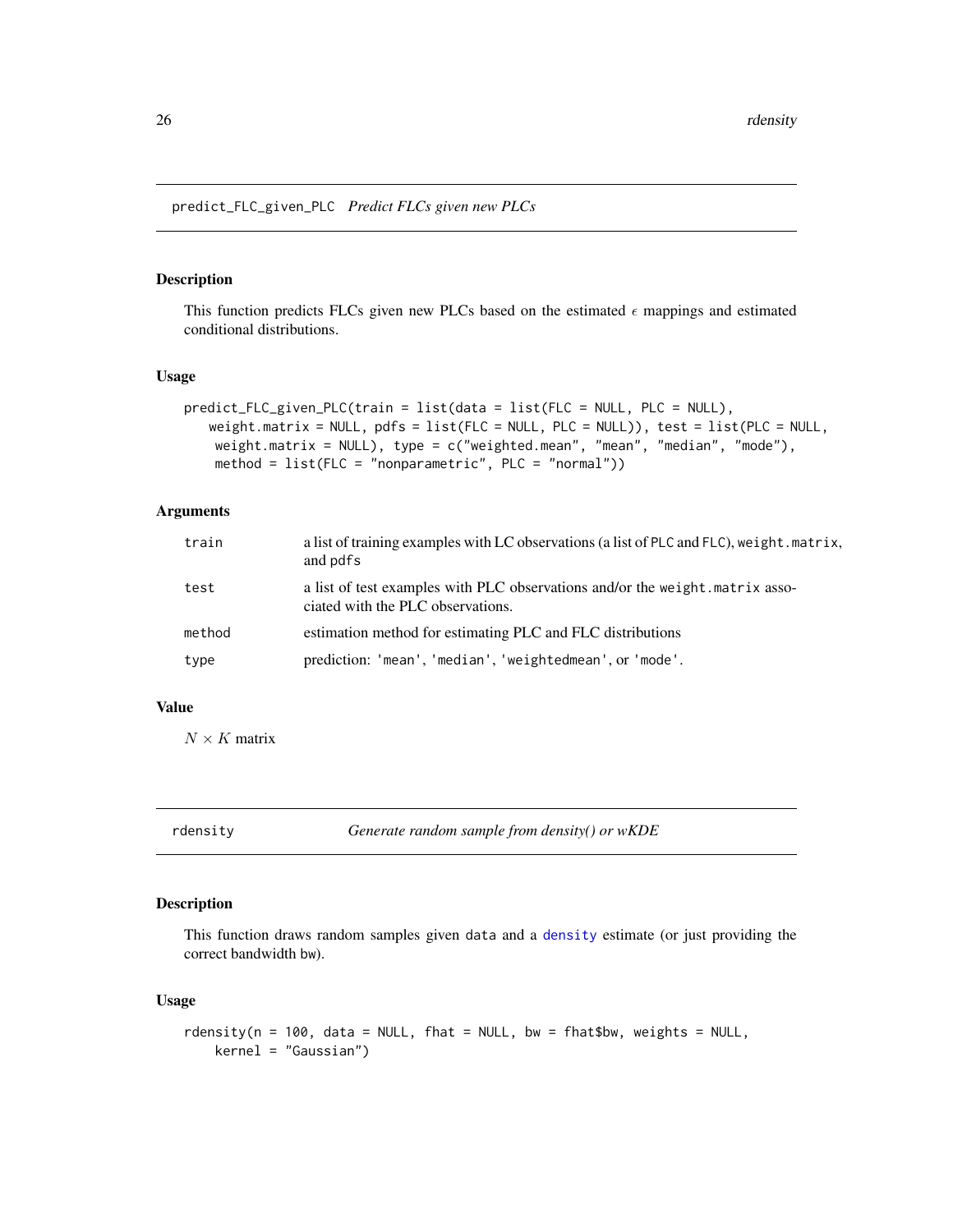## <span id="page-26-0"></span>relabel\_vector 27

#### Arguments

| n       | number of samples                                                                                           |
|---------|-------------------------------------------------------------------------------------------------------------|
| fhat    | an object of class 'density' for bandwidth selection (if bw is not explicitly<br>provided as argument)      |
| weights | vector of weights. Same length as data. Default weights=NULL - in this case<br>equal weights for each point |
| data    | underlying sample of fhat                                                                                   |
| kernel  | kernel choice for fhat. Default: kernel='Gaussian'. See density for other<br>options.                       |
| bw      | choice of bandwidth. Default: bw=fhat\$bw. Again see density for other op-<br>tions.                        |

## Examples

```
set.seed(1923)
xx \leq c(rnorm(100, mean = 2), runif(100))
aa \leftarrow density(xx)
plot(aa)
xx_sample <- rdensity(n = 1000, fhat = aa, data = xx)
lines(density(xx_sample), col = 2)
```
relabel\_vector *Relabels a vector to consecutive labels*

## Description

This function relabels a vector to have consecutive - no missing in between - labels. Labels always start at 1 and increase by one.

For example,  $c(2, 2, 5)$  gets relabeled to  $c(1, 1, 2)$ .

## Usage

```
relabel_vector(vec, order = FALSE)
```
#### Arguments

| vector with labels                                                                                                                                                                               |  |
|--------------------------------------------------------------------------------------------------------------------------------------------------------------------------------------------------|--|
| logical; if TRUE then new state labels are assigned by decreasing number of<br>order<br>points in that state. That is, state "1" has the most points in the state, followed<br>by state "2" etc. |  |

## Examples

```
TempVec <- c(10, 2, 1, 2, 2, 2, 10)
print(relabel_vector(TempVec))
```
print(relabel\_vector(c(2, 2, 5)))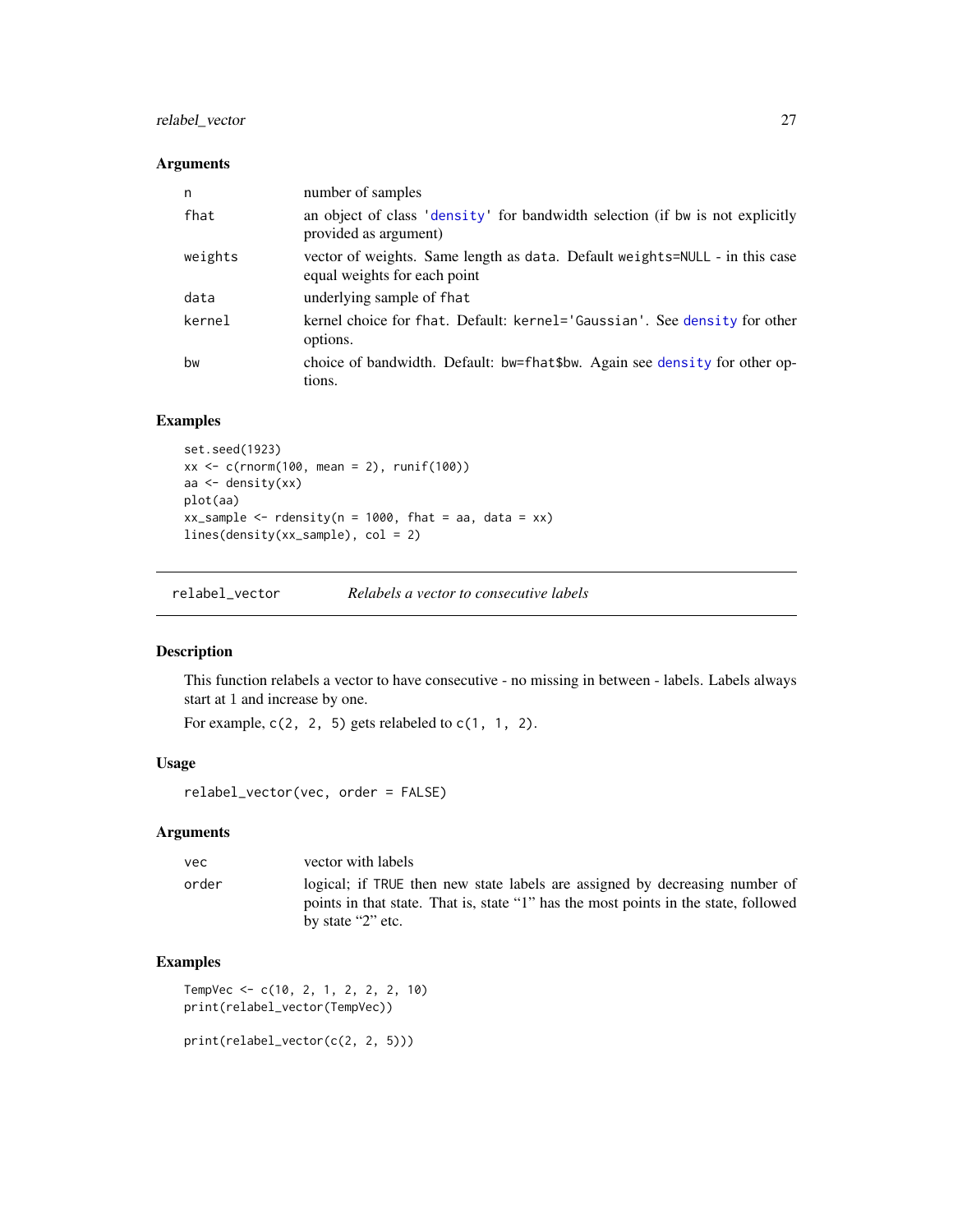<span id="page-27-0"></span>remove\_small\_sample\_states

*Reassign low sample states to close states*

#### Description

This function removes small sample states by reassigning points in those state to nearby states.

This can become necessary when in an iterative algorithm (like [mixed\\_LICORS](#page-21-1)) the weights start moving away from e.g. state j. At some point the effective sample size of state j (sum of column  $W_i$ ) is so small that state-conditional estimates (mean, variance, kernel density estimate, etc.) can not be obtained accurately anymore. Then it is good to remove state  $j$  and reassign its samples to other (close) states.

#### Usage

```
remove_small_sample_states(weight.matrix, min)
```
#### Arguments

weight.matrix  $N \times K$  weight matrix min minimum effective sample size to stay in the weight matrix

#### Examples

```
set.seed(10)
WW <- matrix(c(rexp(1000, 1/10), runif(1000)), ncol = 5, byrow = FALSE)
WW <- normalize(WW)
colSums(WW)
remove_small_sample_states(WW, 20)
```
search\_knn *K nearest neighbor (KNN) search*

## **Description**

This is a wrapper for several k nearest neighbors (KNNs) algorithms in R. Currently wrapped functions are from the FNN, RANN, and yaImpute package.

It searches for KNN in a  $N \times d$  data matrix data where N are the number of samples, and d is the dimension of space.

Either knn search in itself query=NULL or to query new data points wrt to training dataset.

#### Usage

```
search_knn(data, k = 1, query = NULL, method = c("FNN", "RANN", "yaImpute"), ...)
```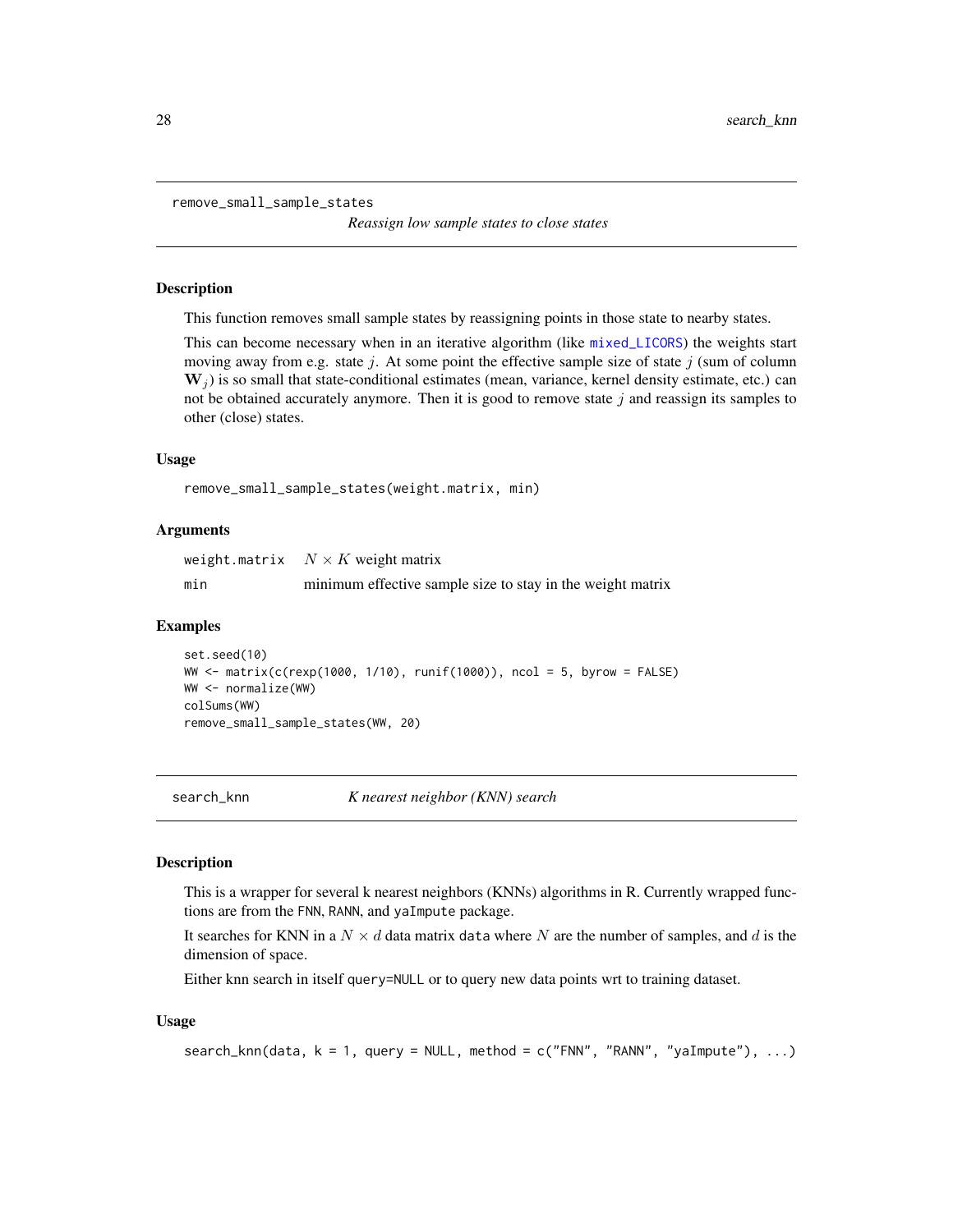## <span id="page-28-0"></span>Arguments

| data     | an $N \times d$ matrix, where N are the samples and d is the dimension of space. For<br>large $d$ knn search can be very slow.                                                                                                                                  |
|----------|-----------------------------------------------------------------------------------------------------------------------------------------------------------------------------------------------------------------------------------------------------------------|
| k        | number of nearest neighbors (excluding point itself). Default: k=1.                                                                                                                                                                                             |
| query    | (optional) an $\tilde{N} \times d$ matrix to find KNN in the training data for. Must have<br>the same $d$ as data; can have lower or larger $N$ though. Default: query=NULL<br>meaning that nearest neighbors should be looked for in the training data itself. |
| method   | what method should be used: 'FNN', 'RANN', or 'yaImpute'.                                                                                                                                                                                                       |
| $\ddots$ | other parameters passed to the knn functions in each package.                                                                                                                                                                                                   |

## See Also

Packages FNN, RANN, and yaImpute for other options (...).

## Examples

```
set.seed(1984)
XX \leq matrix(rnorm(40), ncol = 2)
YY \leq matrix(runif(length(XX) \neq 2), ncol = ncol(XX))
knns_of_XX_in_XX <- search_knn(XX, 1)
knns_of_YY_in_XX <- search_knn(XX, 1, query = YY)
plot(rbind(XX, YY), type = "n", xlab = "", ylab = "")points(XX, pch = 19, cex = 2, xlab = "", ylab = "")
arrows(XX[, 1], XX[, 2], XX[knns_of_XX_in_XX, 1], XX[knns_of_XX_in_XX, 2], lwd = 2)
points(YY, pch = 15, col = 2)arrows(YY[, 1], YY[, 2], XX[knns_of_YY_in_XX, 1], XX[knns_of_YY_in_XX, 2], col = 2)
legend("left", c("X", "Y"), lty = 1, pch = c(19, 15), cex = c(2, 1), col = c(1, 2))
```
<span id="page-28-1"></span>setup\_LC\_geometry *Setup light cone geometry*

### Description

setup\_LC\_geometry sets up the light cone geometry for LICORS.

#### Usage

```
setup_LC_geometry(horizon = list(PLC = 1, FLC = 0), speed = 1, space.dim = 1,
   shape = "cone")
```

| horizon   | a list with PLC and FLC horizon                                                     |
|-----------|-------------------------------------------------------------------------------------|
| speed     | speed of propagation                                                                |
| space.dim | dimension of the spatial grid. Eg. 2 if the data is a video $($ = image sequences). |
| shape     | shape of light cone: 'cone', 'tube', or 'revcone'.                                  |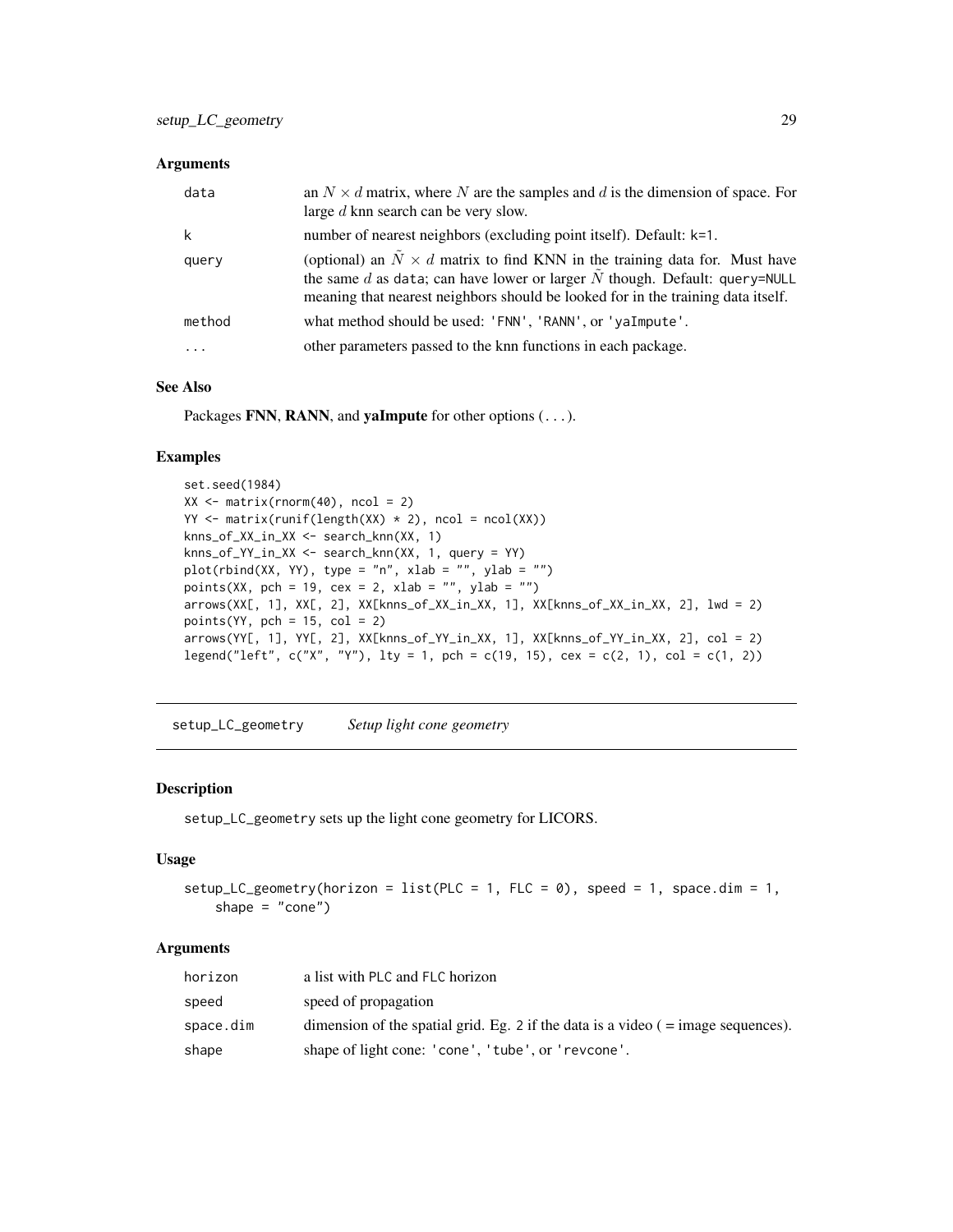### Value

A list of class "LC".

#### See Also

[LC-utils](#page-19-2), [compute\\_LC\\_coordinates](#page-4-1)

## Examples

```
aa <- setup_LC_geometry(horizon = list(PLC = 3, FLC = 1), speed = 1, space.dim = 1,
   shape = "cone")aa
plot(aa)
summary(aa)
```
<span id="page-29-1"></span>sparsify\_weights *Sparsify weights*

## Description

This function makes weights of a mixture model more sparse using gradient based penalty methods.

#### Usage

```
sparsify_weights(weight.matrix.proposed, weight.matrix.current = NULL,
   penalty = "entropy", lambda = 0)
```
#### Arguments

| weight.matrix.proposed |                                                                      |
|------------------------|----------------------------------------------------------------------|
|                        | $N \times K$ weight matrix                                           |
| weight.matrix.current  |                                                                      |
|                        | $N \times K$ weight matrix                                           |
| penalty                | type of penalty: c("entropy", "1-Lq", "lognorm"). Default: "entropy" |
| lambda                 | penalization parameter: larger 1 ambda gives sparser mixture weights |

#### See Also

[compute\\_mixture\\_penalty](#page-6-1), [mixed\\_LICORS](#page-21-1)

```
WW \le matrix(c(rexp(10, 1/10), runif(10)), ncol = 5, byrow = FALSE)
WW <- normalize(WW)
WW_sparse <- sparsify_weights(WW, lambda = 0.1)
WW_more_sparse \leq sparsify_weights(WW, lambda = 0.5)
compute_mixture_penalty(WW)
compute_mixture_penalty(WW_sparse)
compute_mixture_penalty(WW_more_sparse)
```
<span id="page-29-0"></span>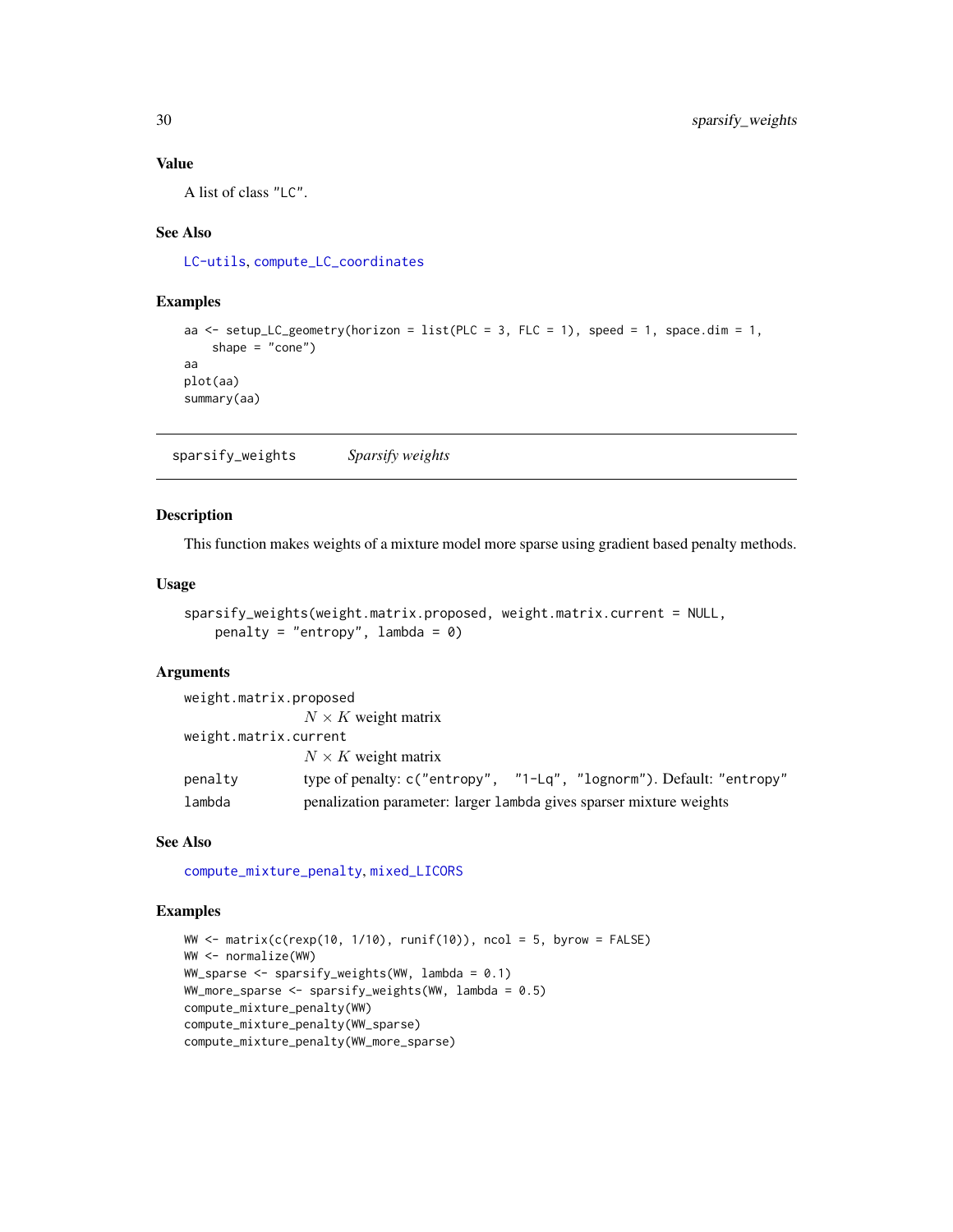<span id="page-30-2"></span><span id="page-30-0"></span>states2weight\_matrix *Converts label vector to 0/1 mixture weight matrix*

#### Description

Converts unique cluster assignment stored in a length N label vector into a  $N \times K$  Boolean matrix of mixture weights.

#### Usage

```
states2weight_matrix(states, num.states.total = NULL)
```
#### Arguments

states a vector of length N with the state labels num.states.total total number of states. If NULL, then the maximum of states is chosen

#### See Also

[weight\\_matrix2states](#page-31-1)

#### Examples

```
ss \leq sample.int(5, 10, replace = TRUE)
WW <- states2weight_matrix(ss)
image2(WW, col = "RdBu", xlab = "States", ylab = "Samples", axes = FALSE)
```
<span id="page-30-1"></span>threshold *Threshold a matrix/vector below and above*

## Description

threshold sets values of a vector/matrix below min to min; values above max are set to max.

threshold is mainly used to project sparsified weight vectors ([sparsify\\_weights](#page-29-1)) back onto the probability simplex (thus  $min = 0$  and then [normalize](#page-24-1)).

#### Usage

threshold(x, min =  $-Inf$ , max = Inf)

| X   | a numeric matrix (like object) |
|-----|--------------------------------|
| min | minimum value                  |
| max | maximum value                  |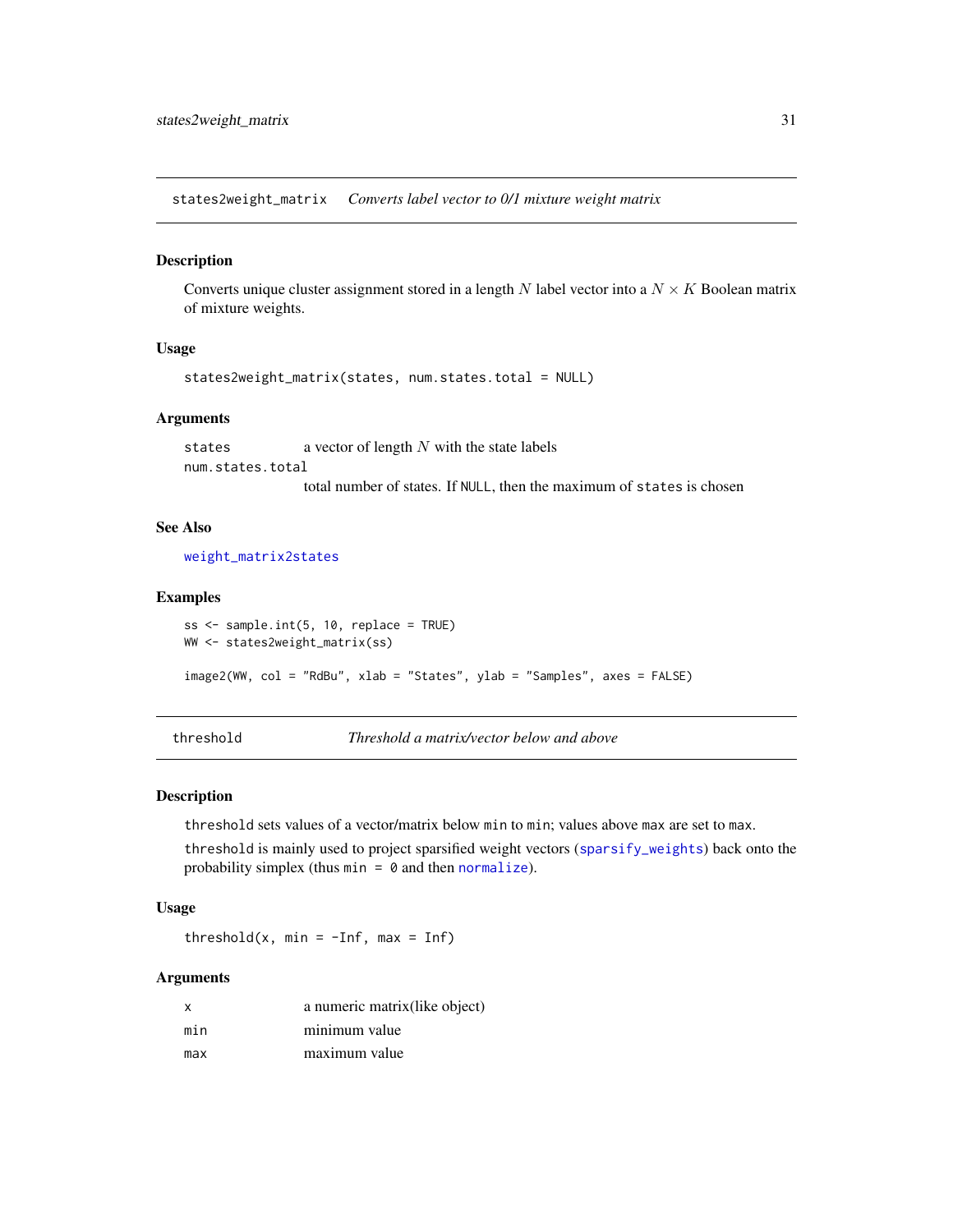### See Also

[normalize](#page-24-1)

## Examples

```
print(threshold(c(1, 4, 2, -1, 10), min = 0))
```
<span id="page-31-1"></span>weight\_matrix2states *Returns unique state assignment from a (row-wise) weight matrix*

## Description

Converts a probabilistic cluster assignment to a unique cluster assignment using the

- 'argmax' rule: state of row  $i$  is assigned as the position of the maximum in that row (ties are broken at random).
- 'sample' rule state of row  $i$  is sampled from the discrete distribution where probabilities equal the weight vector in row  $i$

#### Usage

```
weight_matrix2states(weight.matrix, rule = c("argmax", "sample"))
```
## Arguments

|      | weight.matrix $\quad$ an $N\times K$ matrix                                 |
|------|-----------------------------------------------------------------------------|
| rule | how do we choose the state given the weight matrix. c ("argmax", "sample"). |

## See Also

[states2weight\\_matrix](#page-30-2)

```
WW \leftarrow matrix(runif(12), ncol = 3)
WW <- normalize(WW)
WW
weight_matrix2states(WW)
weight_matrix2states(WW, "sample")
# another 'sample' is in general different from previous conversion unless WW is
# a 0/1 matrix
weight_matrix2states(WW, "sample")
```
<span id="page-31-0"></span>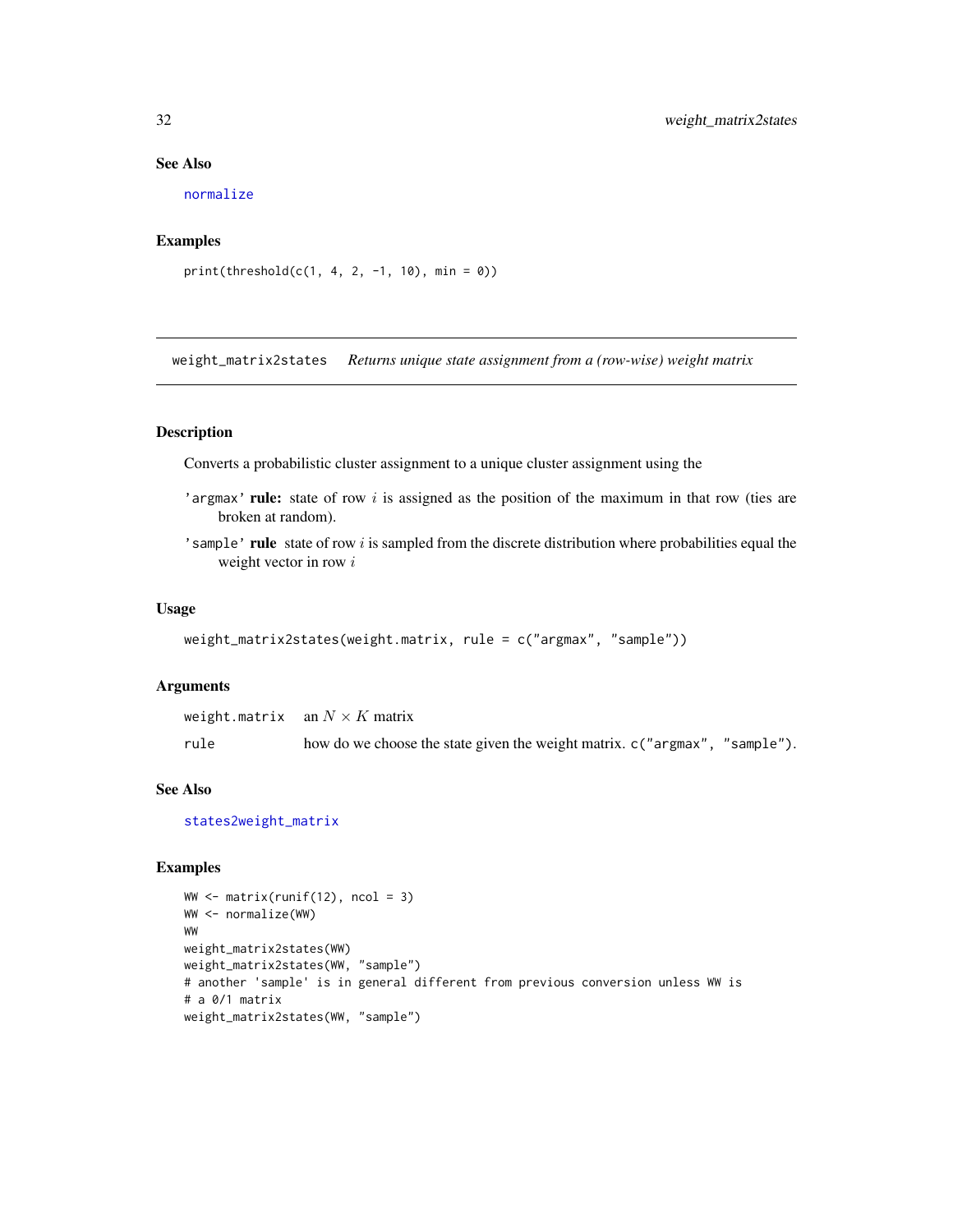#### <span id="page-32-1"></span><span id="page-32-0"></span>**Description**

wKDE gives a (weighted) kernel density estimate (KDE) for univariate data.

If weights are not provided, all samples count equally. It evaluates on new data point by interpolation (using [approx](#page-0-0)).

mv\_KDE uses the [locfit.raw](#page-0-0) function in the **locfit** package to estimate KDEs for multivariate data. Note: Use this only for small dimensions, very slow otherwise.

#### Usage

```
wKDE(x, eval.points = x, weights = NULL, kernal = "gaussian", bw = "nrd0")mv_wKDE(x, eval.points = x, weights = NULL, kernal = "gaussian")
```
## Arguments

| $\mathsf{x}$ | data vector                                                                                                                                       |
|--------------|---------------------------------------------------------------------------------------------------------------------------------------------------|
| eval.points  | points where the density should be evaluated. Default: $eval.points = x$ .                                                                        |
| weights      | vector of weights. Same length as x. Default: weights=NULL - equal weight for<br>each sample.                                                     |
| kernel       | type of kernel. Default: kernel='Gaussian'. See density and locfit.raw<br>for additional options.                                                 |
| bw           | bandwidth. Either a character string indicating the method to use or a real num-<br>ber. Default: bw="nrd0". Again see density for other options. |

## Value

A vector of length length(eval.points) (or nrow(eval.points)) with the probabilities of each point given the nonparametric fit on x.

```
### Univariate example ###
xx \le sort(c(rnorm(100, mean = 1), runif(100)))
plot(xx, wKDE(xx), type = "l")yy <- sort(runif(50, -1, 4) - 1)
lines(yy, wKDE(xx, yy), col = 2)### Multivariate example ###
XX \leq matrix(rnorm(100), ncol = 2)
YY < - matrix(runif(40), ncol = 2)
dens.object <- mv_wKDE(XX)
plot(dens.object)
points(mv_wKDE(XX, YY), col = 2, ylab = "")
```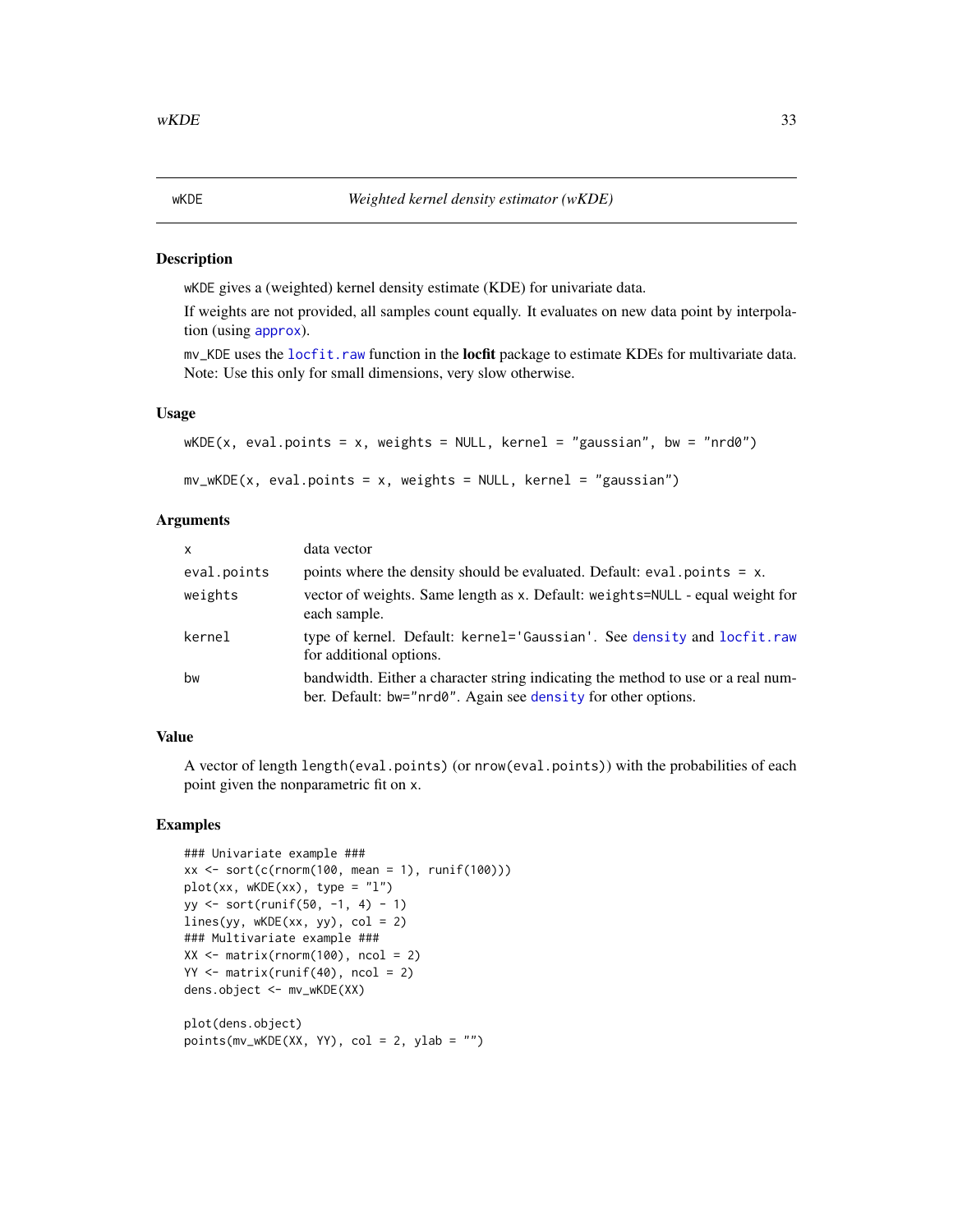# <span id="page-33-0"></span>**Index**

∗Topic # rdensity, [26](#page-25-0) ∗Topic aplot image2, [17](#page-16-0) ∗Topic arith relabel\_vector, [27](#page-26-0) ∗Topic array compute\_mixture\_penalty, [7](#page-6-0) compute\_NEC, [8](#page-7-0) merge\_states, [21](#page-20-0) normalize, [25](#page-24-0) relabel\_vector, [27](#page-26-0) sparsify\_weights, [30](#page-29-0) states2weight\_matrix, [31](#page-30-0) threshold, [31](#page-30-0) weight\_matrix2states, [32](#page-31-0) ∗Topic classif search\_knn, [28](#page-27-0) ∗Topic cluster kmeanspp, [19](#page-18-0) mixed\_LICORS, [22](#page-21-0) search\_knn, [28](#page-27-0) ∗Topic color image2, [17](#page-16-0) ∗Topic datagen initialize\_states, [18](#page-17-0) ∗Topic datasets contCA00, [8](#page-7-0) ∗Topic dataset contCA00, [8](#page-7-0) ∗Topic distribution estimate\_LC\_pdfs, [11](#page-10-0) estimate\_state\_adj\_matrix, [13](#page-12-0) estimate\_state\_probs, [14](#page-13-0) initialize\_states, [18](#page-17-0) mixed\_LICORS, [22](#page-21-0) rdensity, [26](#page-25-0) wKDE, [33](#page-32-0) ∗Topic hplot

image2, [17](#page-16-0) LC-utils, [20](#page-19-0) mixed\_LICORS-utils, [23](#page-22-0) ∗Topic list relabel\_vector, [27](#page-26-0) ∗Topic manip compute\_LC\_coordinates, [5](#page-4-0) compute\_LICORS\_loglik, [6](#page-5-0) compute\_margin\_coordinates, [6](#page-5-0) compute\_mixture\_penalty, [7](#page-6-0) compute\_NEC, [8](#page-7-0) data2LCs, [9](#page-8-0) estimate\_state\_adj\_matrix, [13](#page-12-0) merge\_states, [21](#page-20-0) normalize, [25](#page-24-0) relabel\_vector, [27](#page-26-0) remove\_small\_sample\_states, [28](#page-27-0) setup\_LC\_geometry, [29](#page-28-0) sparsify\_weights, [30](#page-29-0) states2weight\_matrix, [31](#page-30-0) threshold, [31](#page-30-0) weight\_matrix2states, [32](#page-31-0) ∗Topic methods predict\_FLC\_given\_PLC, [26](#page-25-0) ∗Topic method get\_LC\_config, [15](#page-14-0) LC-utils, [20](#page-19-0) remove\_small\_sample\_states, [28](#page-27-0) ∗Topic models LC-utils, [20](#page-19-0) ∗Topic model mixed\_LICORS-utils, [23](#page-22-0) ∗Topic multivariate estimate\_LC\_pdfs, [11](#page-10-0) estimate\_state\_adj\_matrix, [13](#page-12-0) estimate\_state\_probs, [14](#page-13-0) initialize\_states, [18](#page-17-0) kmeanspp, [19](#page-18-0) mixed\_LICORS, [22](#page-21-0)